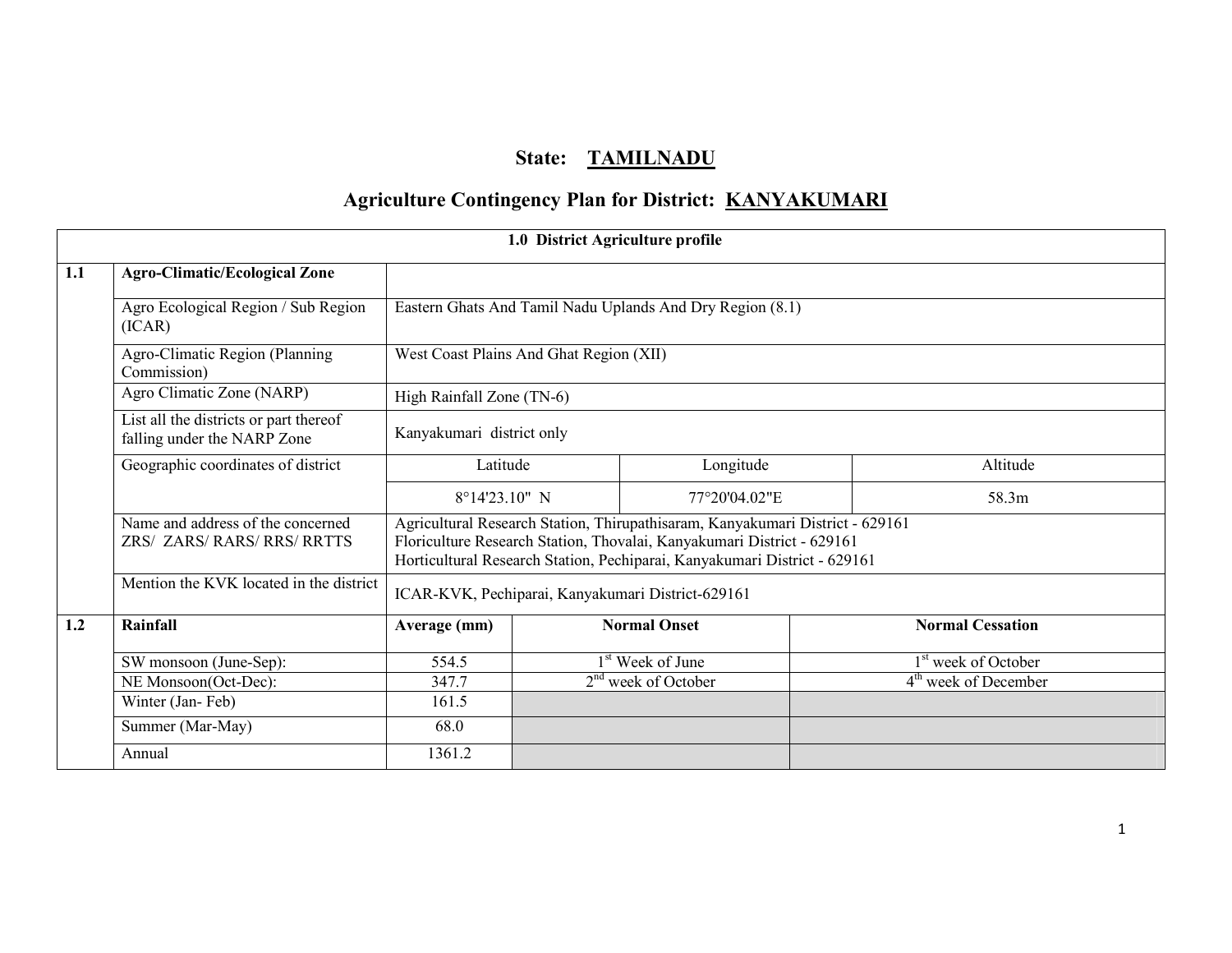| 1.J | Land use                | Geographical area | Forest | Land under       | Permanent | Cultivable | Land under | Barren and   | ∠urrent | Other fallows |
|-----|-------------------------|-------------------|--------|------------------|-----------|------------|------------|--------------|---------|---------------|
|     | pattern of the          |                   | area   | non-             | pastures  | wasteland  | Misc. tree | uncultivable | fallows |               |
|     | <b>district</b> (latest |                   |        | agricultural use |           |            | crops and  | land         |         |               |
|     | statistics)             |                   |        |                  |           |            | groves     |              |         |               |
|     | Area ('000 ha)          | 167.2             | 54.2   | 28.3             | 0.1       |            | 0.7        | 4.0          |         |               |

| 1.4 | <b>Major Soils</b>           | Area $(^{\circ}000$ ha) | Percent $(\% )$ of total |
|-----|------------------------------|-------------------------|--------------------------|
|     | Red soil                     | 30                      | 18.0                     |
|     | Black soil                   | 61                      | 36.5                     |
|     | Others                       | 76.2                    | 45.6                     |
|     | <b>Agricultural land use</b> | Area $(^{\circ}000$ ha) | Cropping intensity %     |
| 1.5 | Net sown area                | 80.2                    |                          |
|     | Area sown more than once     | 12.3                    | 115.4                    |
|     | Gross cropped area           | 92.6                    |                          |

|     | Irrigation                   |               |                | Area ('000 ha) |  |  |  |  |  |  |
|-----|------------------------------|---------------|----------------|----------------|--|--|--|--|--|--|
| 1.6 | Net irrigated area           | 27.1          |                |                |  |  |  |  |  |  |
|     |                              |               |                |                |  |  |  |  |  |  |
|     | Gross irrigated area         |               | 38.1           |                |  |  |  |  |  |  |
|     | Rainfed area                 | 53.1          |                |                |  |  |  |  |  |  |
|     | <b>Sources of Irrigation</b> | <b>Number</b> | Area ('000 ha) | $%$ area       |  |  |  |  |  |  |
|     | Canals                       |               | 10.1           | 38.0           |  |  |  |  |  |  |
|     | Tanks                        | 2623          | 15.9           | 59.5           |  |  |  |  |  |  |
|     |                              |               |                |                |  |  |  |  |  |  |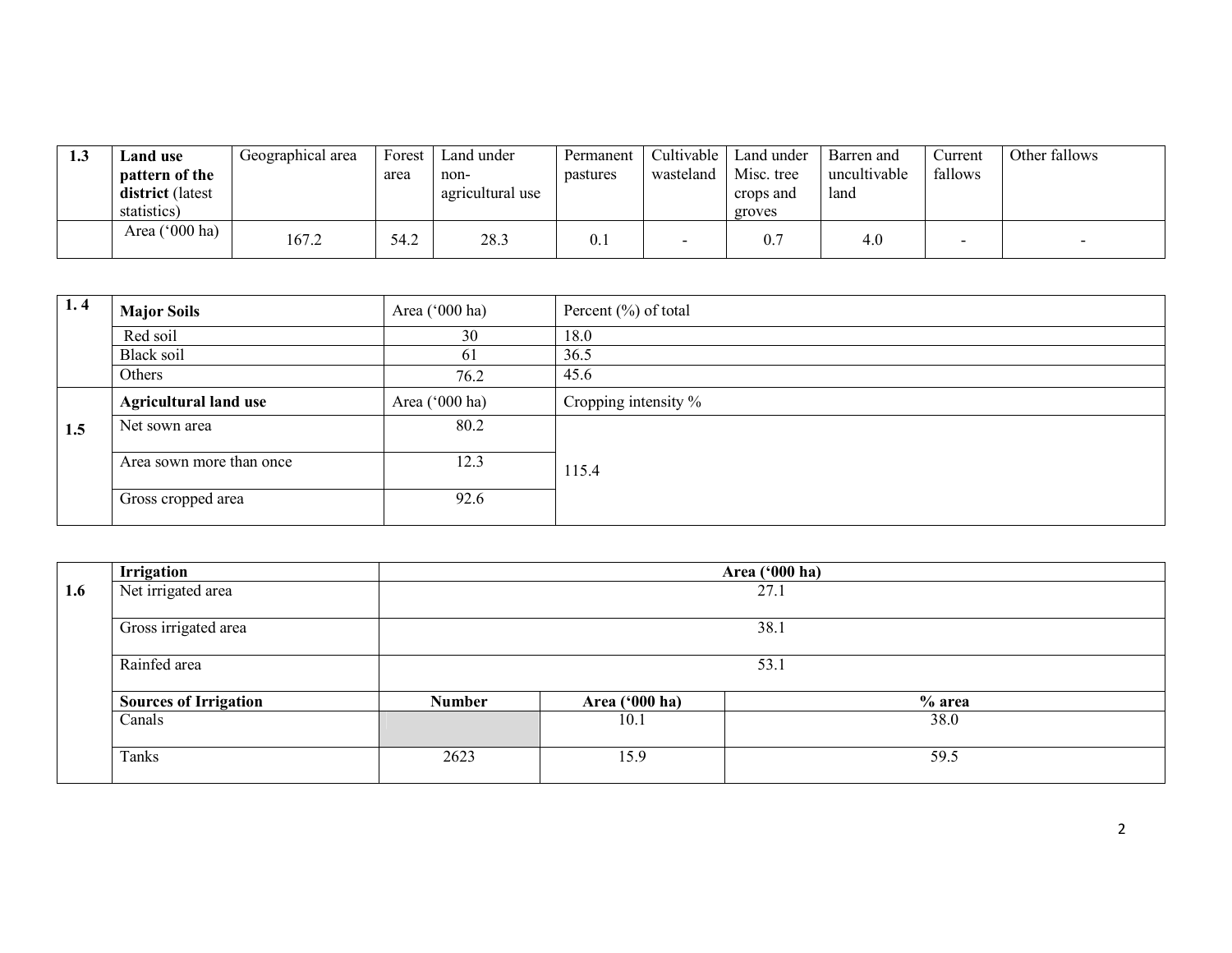| Tube wells $&$ filter points                                                                                | 1303                     | 0.2                      | 0.6                                 |
|-------------------------------------------------------------------------------------------------------------|--------------------------|--------------------------|-------------------------------------|
| Lift irrigation                                                                                             |                          | $\overline{\phantom{0}}$ |                                     |
| Other sources                                                                                               |                          | 0.1                      | 0.6                                 |
| Total                                                                                                       | 3979                     | 26.7                     | 98.6                                |
| Pumpsets                                                                                                    |                          | $\overline{\phantom{a}}$ |                                     |
| Micro-irrigation                                                                                            | $\overline{\phantom{0}}$ | 0.142                    |                                     |
| Groundwater availability and use                                                                            | No. of blocks            | $%$ area                 | <b>Quality of water</b>             |
| Over exploited                                                                                              | $\overline{\phantom{a}}$ |                          | Salinity level: 99 % good           |
| Critical                                                                                                    | $\overline{\phantom{0}}$ |                          | Residual Sodium Carbonate: 98% good |
| Semi-critical                                                                                               |                          |                          | Sodium Adsorption Ratio:98 % good   |
| Safe                                                                                                        | 9                        | 100%                     |                                     |
| Wastewater availability and use                                                                             | Data not available       |                          |                                     |
| *over-exploited: groundwater utilization > 100%; critical: 90-100%; semi-critical: 70-90%; safe: $\leq$ 70% |                          |                          |                                     |

| 1.7 |       |                                         |                  |                   |                  | Area ('000 ha)    |                          |              |
|-----|-------|-----------------------------------------|------------------|-------------------|------------------|-------------------|--------------------------|--------------|
|     | S.No. | <b>Major Field Crops cultivated</b>     |                  | <b>Kharif</b>     |                  | Rabi              |                          | <b>Total</b> |
|     |       |                                         | <b>Irrigated</b> | Rainfed           | <b>Irrigated</b> | Rainfed           |                          |              |
|     |       | Paddy                                   |                  | -                 |                  |                   | $\overline{\phantom{0}}$ | 20.3         |
|     |       | Black gram                              | 0.004            | 0.06              | 0.07             | 0.8               | -                        | 0.9          |
|     |       | <b>Horticulture crops - Fruits</b>      |                  | <b>Total area</b> |                  |                   |                          |              |
|     |       | Banana                                  |                  |                   |                  | 6.5               |                          |              |
|     |       | Mango                                   |                  |                   |                  | 1.8               |                          |              |
|     |       | Horticultural crops - Vegetables        |                  |                   |                  | <b>Total area</b> |                          |              |
|     |       | Tapioca                                 |                  |                   |                  | 8.5               |                          |              |
|     |       | <b>Brinjal</b>                          | 0.06             |                   |                  |                   |                          |              |
|     |       | Bhendi                                  |                  |                   | 0.05             |                   |                          |              |
|     |       | <b>Horticultural crops - Plantation</b> |                  |                   |                  | <b>Total area</b> |                          |              |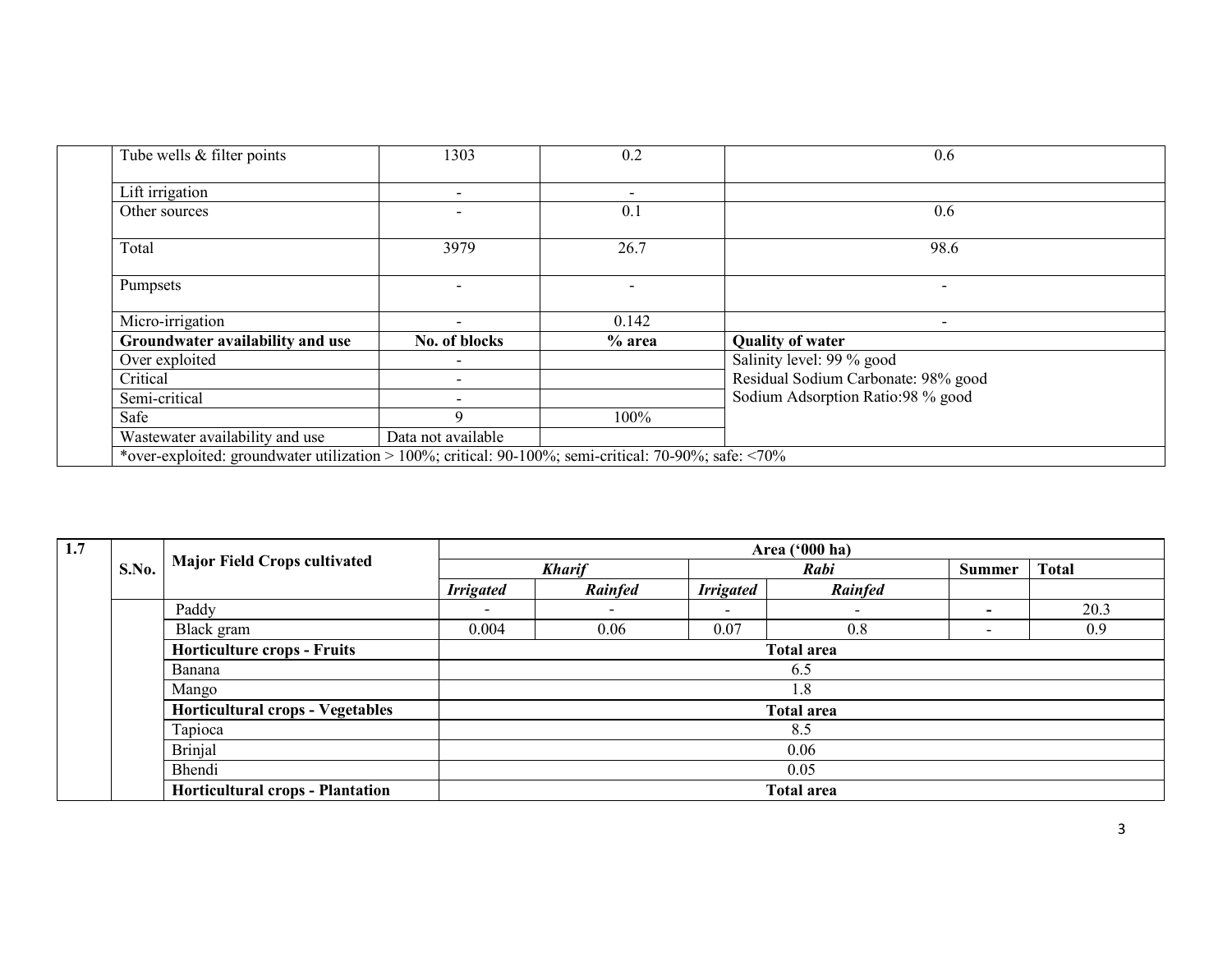| crops                                                 |                          |
|-------------------------------------------------------|--------------------------|
| Coconut                                               | 24.8                     |
| Rubber                                                | 21.4                     |
| Cashew nut                                            | 2.1                      |
| <b>Horticultural crops - Flower crops</b>             | <b>Total area</b>        |
| Tuberose                                              | 0.07                     |
| Rose                                                  | 0.03                     |
| Nerium                                                | 0.02                     |
| Jasmine                                               | 0.02                     |
| Marigold                                              | 0.02                     |
| Horticultural crops - Medicinal and<br>Aromatic crops | <b>Total area</b>        |
| Ocimum                                                | $\overline{\phantom{a}}$ |
| <b>Fodder crops</b>                                   | <b>Total area</b>        |
| Total fodder crop area                                | $\overline{\phantom{a}}$ |
| <b>Grazing land</b>                                   | $\overline{\phantom{a}}$ |
| Sericulture etc                                       | $\overline{\phantom{a}}$ |
| <b>Others</b>                                         |                          |
| Non-edible oil crop: Punnai                           | 0.2                      |
| (Calophyllum inophyllum)                              |                          |

| 1.8 | Livestock                                      | <b>Male ('000)</b> | Female ('000) | <b>Total ('000)</b> |
|-----|------------------------------------------------|--------------------|---------------|---------------------|
|     |                                                |                    |               |                     |
|     | Non descriptive Cattle (local low yielding)    | 1.7                | 4.6           | 6.4                 |
|     |                                                |                    |               |                     |
|     | Crossbred cattle                               | 9.1                | 74.0          | 83.2                |
|     | Non descriptive Buffaloes (local low yielding) | 0.686              | . . 8         | 2.5                 |
|     | <b>Graded Buffaloes</b>                        |                    |               |                     |
|     | Goat                                           |                    |               | 118.3               |
|     |                                                |                    |               |                     |
|     | Sheep                                          |                    |               | 1.2                 |
|     |                                                |                    |               |                     |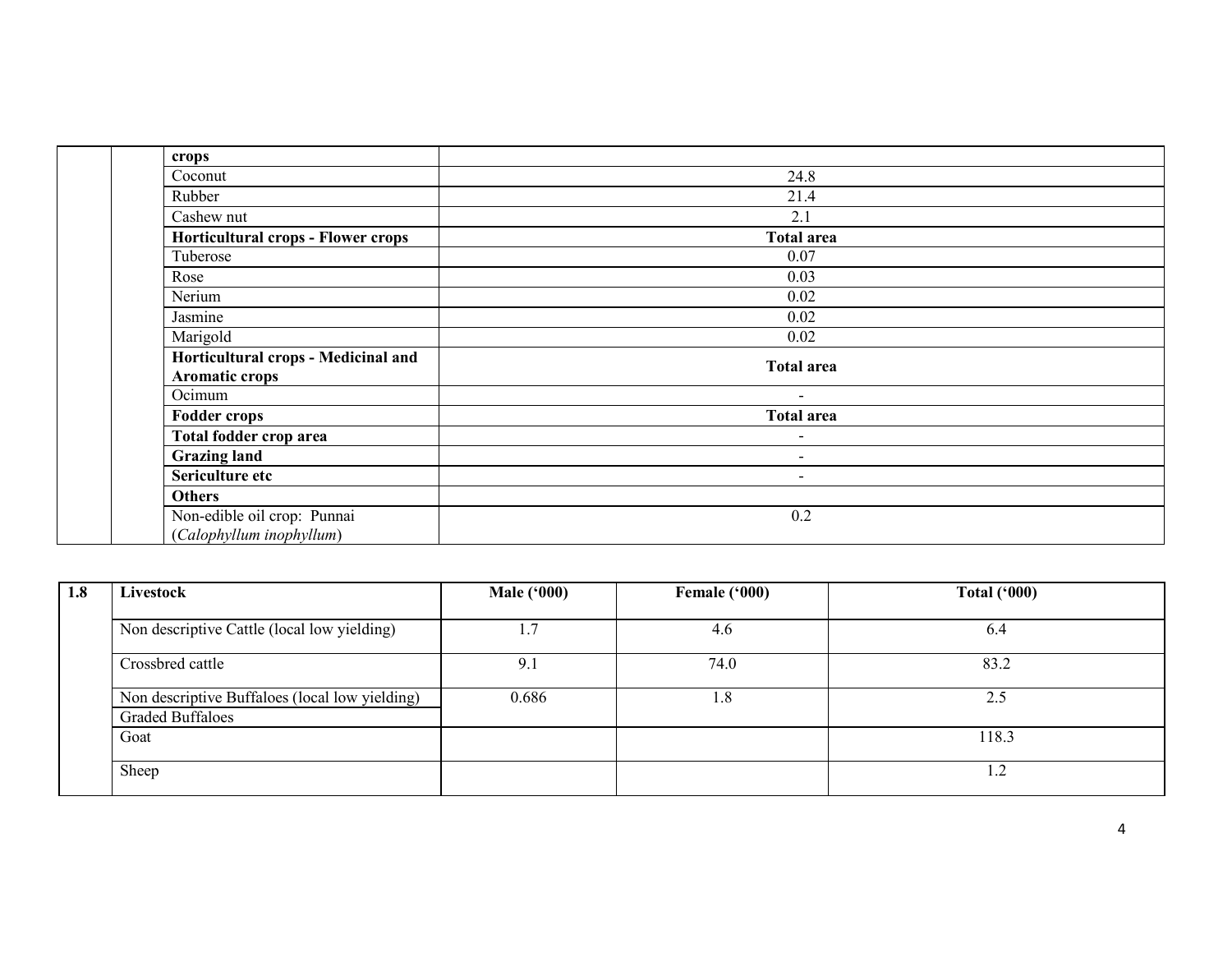| Others (Camel, Pig, Yak etc.)                                  |                  |              |                                          |                    |                                          |                                                        | 1.2                           |
|----------------------------------------------------------------|------------------|--------------|------------------------------------------|--------------------|------------------------------------------|--------------------------------------------------------|-------------------------------|
| Commercial dairy farms (Number)                                |                  |              |                                          |                    |                                          |                                                        |                               |
| <b>Poultry</b>                                                 |                  |              | No. of farms                             |                    |                                          | Total No. of birds ('000)                              |                               |
| Commercial                                                     |                  |              | 124                                      |                    |                                          | 186.4                                                  |                               |
| Backyard                                                       |                  |              | $\blacksquare$                           |                    |                                          | 353.8                                                  |                               |
| Fisheries (Data source: Chief Planning Officer)<br>1.10        |                  |              |                                          |                    |                                          |                                                        |                               |
| A. Capture                                                     |                  |              |                                          |                    |                                          |                                                        |                               |
| i) Marine (Data Source:                                        | No. of fishermen | <b>Boats</b> |                                          | <b>Nets</b>        |                                          | Storage facilities (Ice plants etc.)                   |                               |
| <b>Fisheries Department)</b>                                   |                  |              | Mechanized                               | Non-<br>mechanized | Mechanized<br>(Trawl nets,<br>Gill nets) | Non-mechanized<br>(Shore Seines,<br>Stake & trap nets) |                               |
|                                                                |                  | 176430       | 2439                                     | 13684              | 16594                                    | 958                                                    | 13                            |
| ii) Inland (Data Source:                                       |                  |              | No. Farmer owned ponds<br>$\overline{4}$ |                    | <b>No. of Reservoirs</b>                 |                                                        | No. of village tanks          |
| <b>Fisheries Department)</b>                                   |                  |              |                                          |                    | 4                                        | 2642                                                   |                               |
| <b>B.</b> Culture                                              |                  |              |                                          |                    |                                          |                                                        |                               |
|                                                                |                  |              | Water Spread Area (ha)                   |                    | Yield (t/ha)                             |                                                        | <b>Production ('000 tons)</b> |
| i) Brackish water (Data Source:<br>MPEDA/Fisheries Department) |                  |              | $\overline{a}$                           |                    | $\blacksquare$                           | $\overline{a}$                                         |                               |
| ii) Fresh water (Data Source: Fisheries<br>Department)         |                  |              | 7.54 lakh                                |                    | $\overline{\phantom{a}}$                 | 3.7                                                    |                               |
| <b>Others</b>                                                  |                  |              | $\overline{\phantom{a}}$                 |                    | $\blacksquare$                           |                                                        |                               |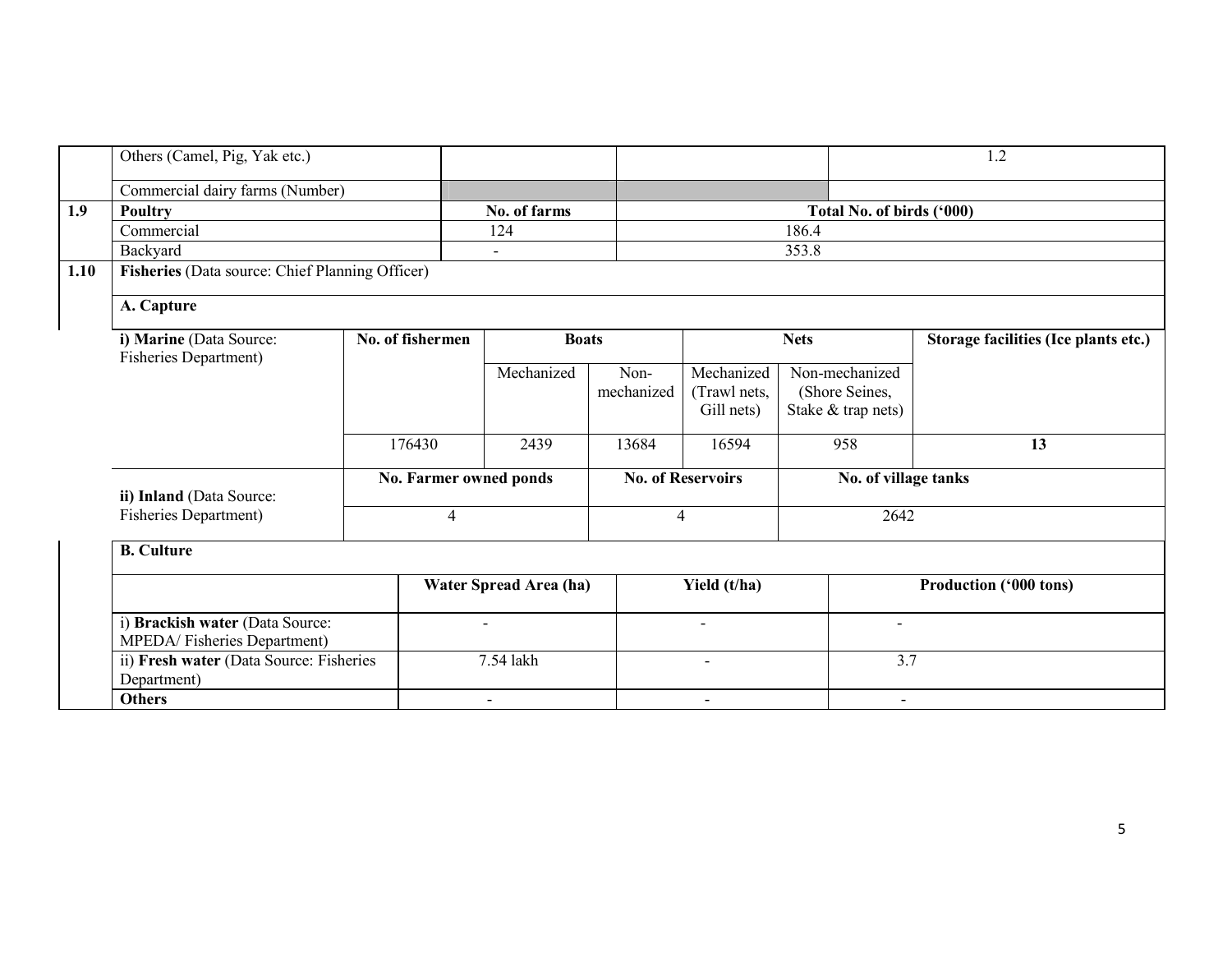| 1.11 | Production and Productivity of        |                          | <b>Kharif</b>            |                          | Rabi                     |                          | <b>Summer</b>            | <b>Total</b>        |                       |
|------|---------------------------------------|--------------------------|--------------------------|--------------------------|--------------------------|--------------------------|--------------------------|---------------------|-----------------------|
|      | major crops (Average of last 3 years: | Production               | Productivity             | Production               | Productivity             | Production               | Productivity             | Production          | Productivity          |
|      | 2006, 07, 08)                         | (000 t)                  | (kg/ha)                  | (000 t)                  | (kg/ha)                  | (1000 t)                 | (kg/ha)                  | (000 t)             | (kg/ha)               |
|      | Paddy                                 |                          |                          |                          |                          |                          |                          | 94.2                | 4433                  |
|      | <b>Black Gram</b>                     | -                        | $\overline{\phantom{0}}$ | -                        | $\overline{\phantom{a}}$ | $\overline{\phantom{a}}$ | $\overline{\phantom{0}}$ | 0.2                 | 245                   |
|      | <b>Major Horticultural crops</b>      |                          |                          |                          |                          |                          |                          |                     |                       |
|      | Banana                                | $\overline{\phantom{0}}$ | $\blacksquare$           | $\overline{\phantom{0}}$ | $\overline{\phantom{a}}$ | $\overline{\phantom{a}}$ | $\overline{\phantom{0}}$ | 298.0               | 45750                 |
|      | Mango                                 | -                        | $\overline{\phantom{0}}$ | -                        | $\overline{\phantom{a}}$ | $\overline{\phantom{0}}$ | $\overline{\phantom{0}}$ | 4.5                 | 2470                  |
|      | Coconut                               | -                        | $\overline{\phantom{0}}$ |                          | $\overline{\phantom{a}}$ |                          |                          | 272.5               | 10.9                  |
|      |                                       |                          |                          |                          |                          |                          |                          | $^{\circ}000$ nuts) | $(5000 \text{ nuts})$ |
|      | Rubber                                | $\overline{\phantom{0}}$ | $\overline{\phantom{0}}$ | $\overline{\phantom{0}}$ | $\overline{\phantom{a}}$ | $\overline{\phantom{0}}$ | $\overline{\phantom{0}}$ | 117.8               | 550                   |
|      | Cashew nut                            |                          |                          |                          | $\overline{\phantom{0}}$ |                          | $\overline{\phantom{0}}$ | 0.9                 | 440                   |
|      | Tapioca                               |                          |                          | -                        | $\overline{\phantom{a}}$ |                          |                          | 296.6               | 34750                 |
|      | <b>Brinjal</b>                        | $\overline{\phantom{0}}$ | $\overline{\phantom{0}}$ | $\overline{\phantom{0}}$ | $\overline{\phantom{a}}$ | $\overline{\phantom{a}}$ | $\overline{\phantom{0}}$ | 0.7                 | 11080                 |
|      | Bhendi                                | -                        | $\overline{\phantom{0}}$ |                          | $\overline{\phantom{0}}$ | $\overline{\phantom{a}}$ |                          | 0.4                 | 7480                  |
|      | Jasmine                               | $\overline{\phantom{0}}$ | $\overline{\phantom{0}}$ | -                        | $\overline{\phantom{a}}$ | $\overline{\phantom{a}}$ | $\overline{\phantom{0}}$ | 0.6                 | 7750                  |
|      | Nerium                                |                          |                          |                          |                          |                          |                          | 0.008               | 7750                  |

| 1.12 | Sowing window for 5    | Paddy                             | Blackgram           | Banana         | Tapioca                   | Flower crops          | Ocimum                    |
|------|------------------------|-----------------------------------|---------------------|----------------|---------------------------|-----------------------|---------------------------|
|      | major crops (start and |                                   |                     |                |                           |                       |                           |
|      | end of sowing period)  |                                   |                     |                |                           |                       |                           |
|      | Kharif-Rainfed         |                                   | February $1st$ week | Throughout the | June $1st$ week –         | April $2^{nd}$ week – | June $1st$ week –         |
|      | Kharif-Irrigated       | May $2^{nd}$ week – July $1^{st}$ |                     | year           | July $4^{\text{th}}$ week | November $2nd$        | July $4^{\text{th}}$ week |
|      |                        | week                              | March $4th$ week    |                |                           | week                  |                           |
|      | Rabi-Rainfed           |                                   |                     |                |                           |                       |                           |
|      | Rabi-Irrigated         | September $3rd$ week -            |                     |                |                           |                       |                           |
|      |                        | October $4th$ week                |                     |                |                           |                       |                           |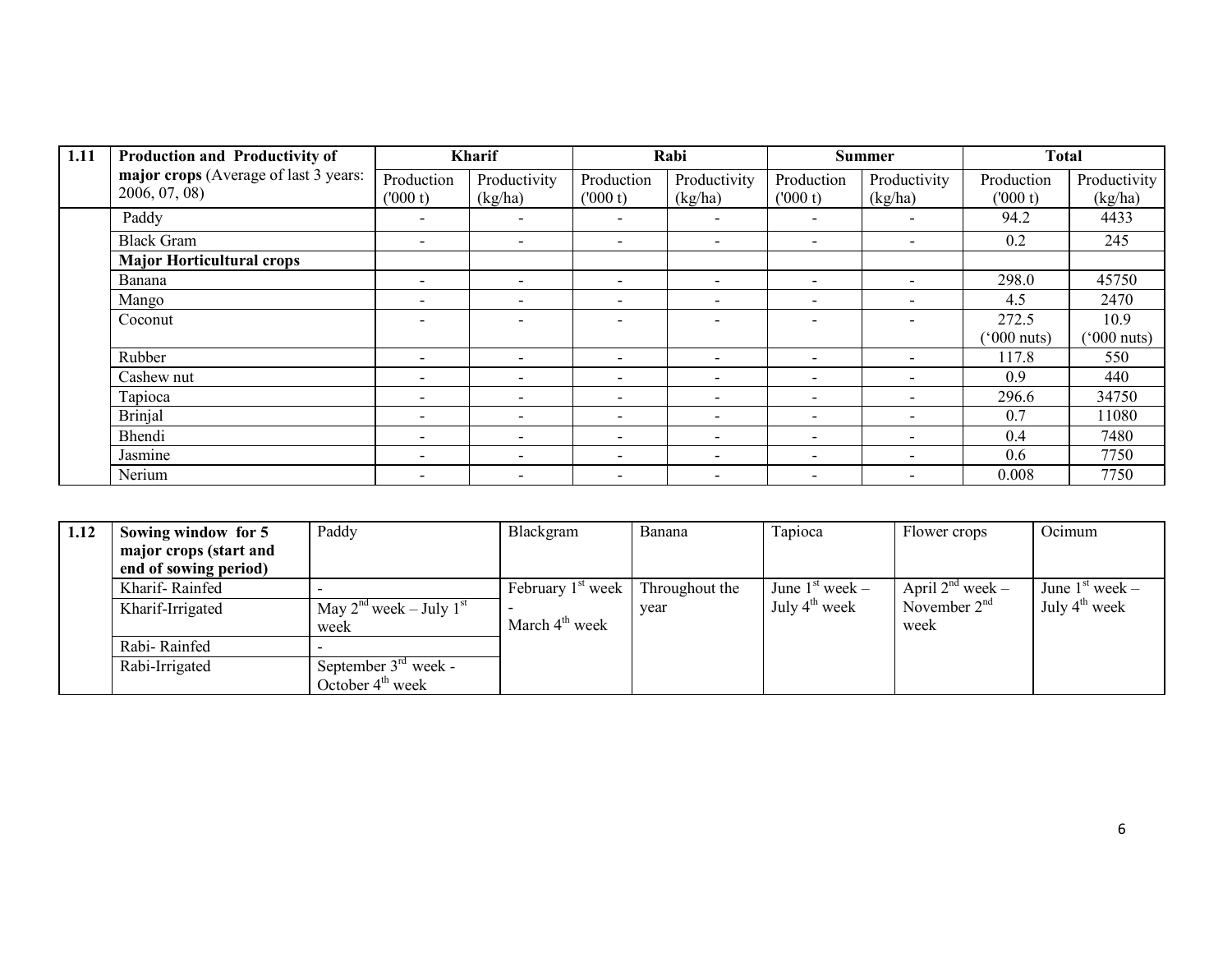| 1.13 | What is the major contingency the    | Regular      | Occasional | <b>None</b> |
|------|--------------------------------------|--------------|------------|-------------|
|      | district is prone to? (Tick mark and |              |            |             |
|      | mention years if known during the    |              |            |             |
|      | last 10 year period)                 |              |            |             |
|      | Drought                              | $\checkmark$ |            |             |
|      | Flood                                | $\checkmark$ |            |             |
|      | Cyclone                              |              |            | ✔           |
|      | Hail storm                           |              |            | ✔           |
|      | Heat wave                            |              |            | ✔           |
|      | Cold wave                            |              |            | ✓           |
|      | Frost                                |              |            | ✓           |
|      | Sea water intrusion                  |              |            | ✔           |
|      | Pests and diseases                   |              |            | ✔           |
|      | Wind                                 | $\checkmark$ |            |             |

| 1.14 | Include Digital maps of the<br>district for | Location map of district within State as Annexure I | <b>Enclosed:</b> Yes |
|------|---------------------------------------------|-----------------------------------------------------|----------------------|
|      |                                             | Mean annual rainfall as Annexure 2                  | Enclosed: Yes        |
|      |                                             | Soil map as Annexure 3                              | Enclosed: Yes        |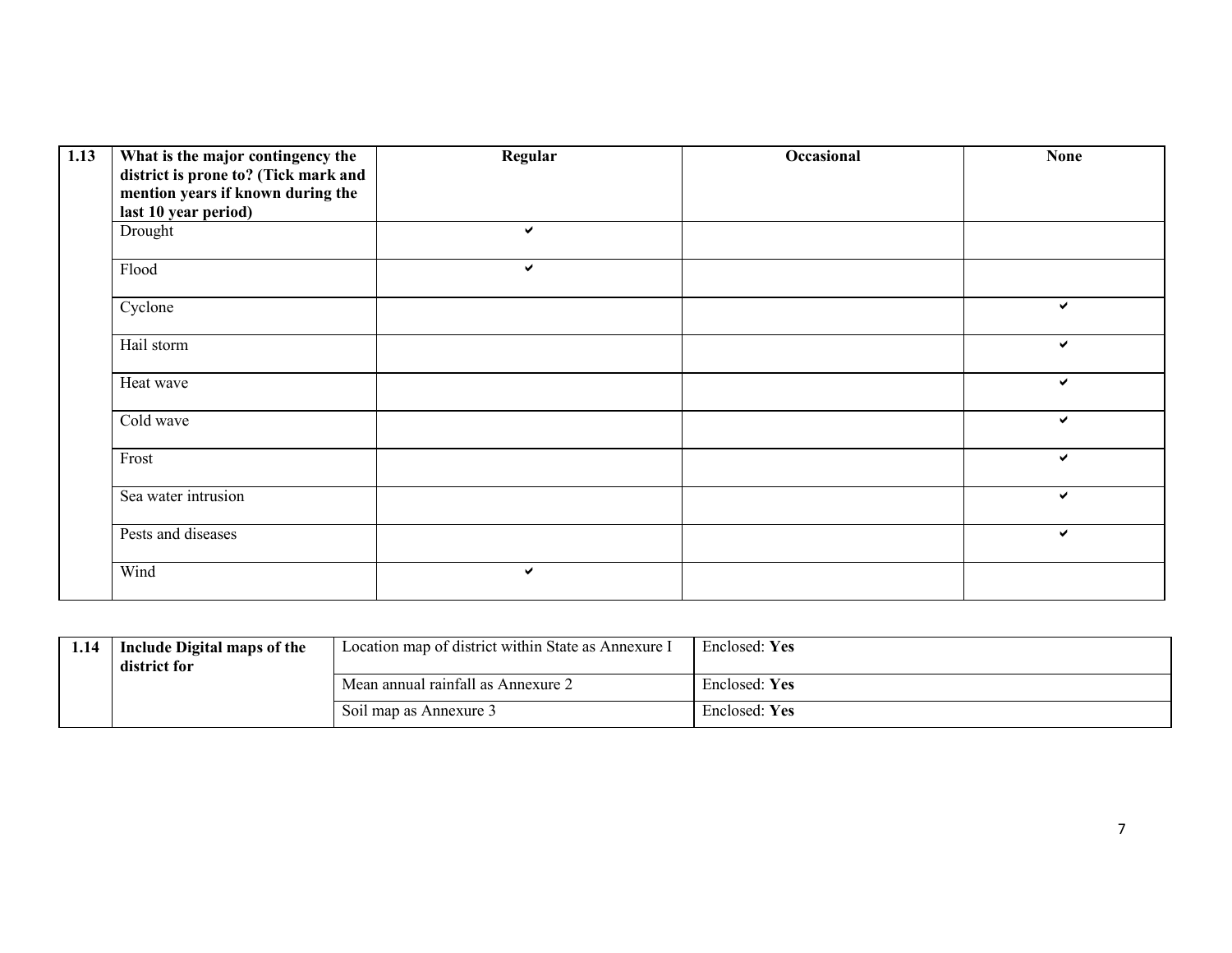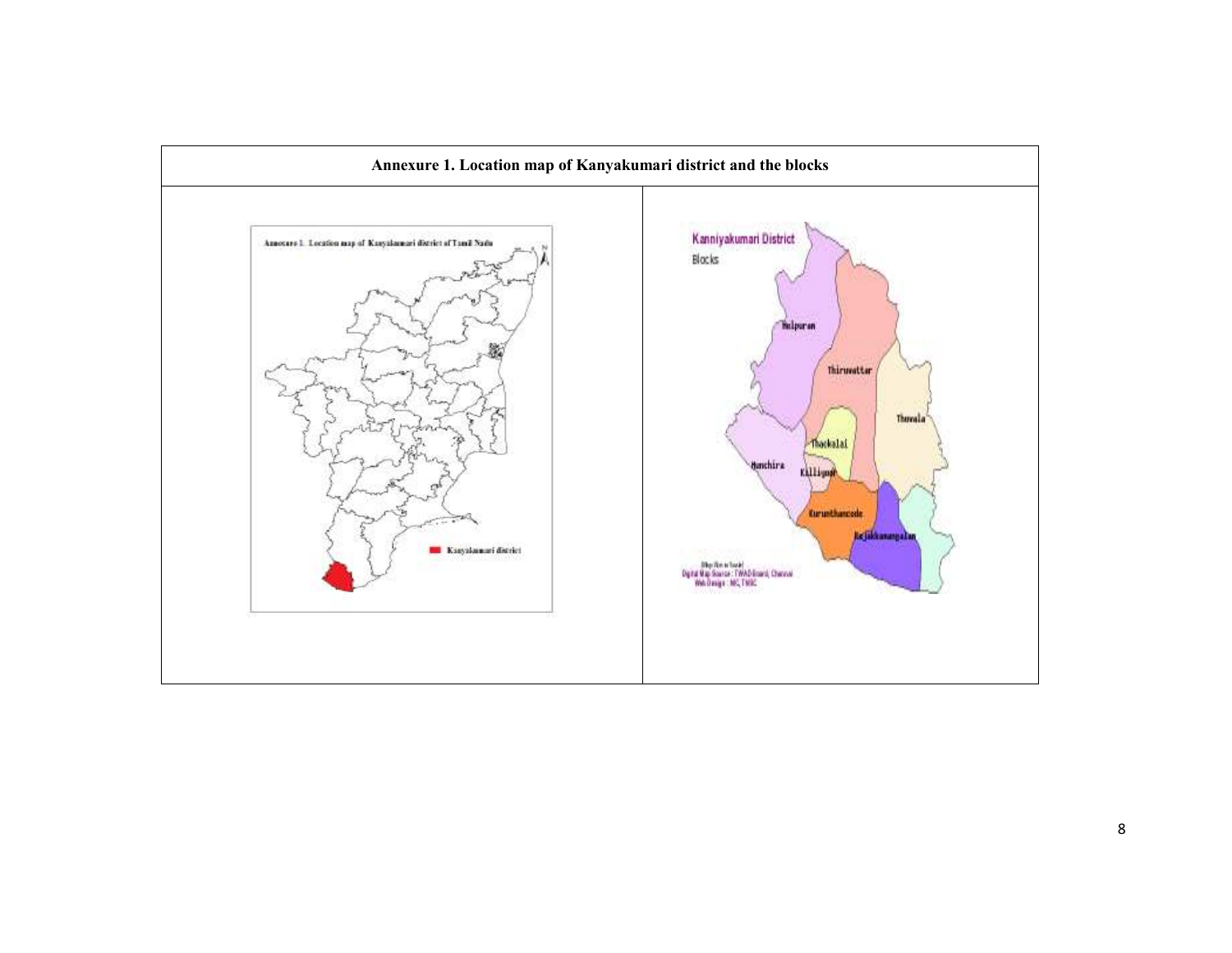

Annexure 2. Mean annual rainfall of Kanyakumari district of Tamil Nadu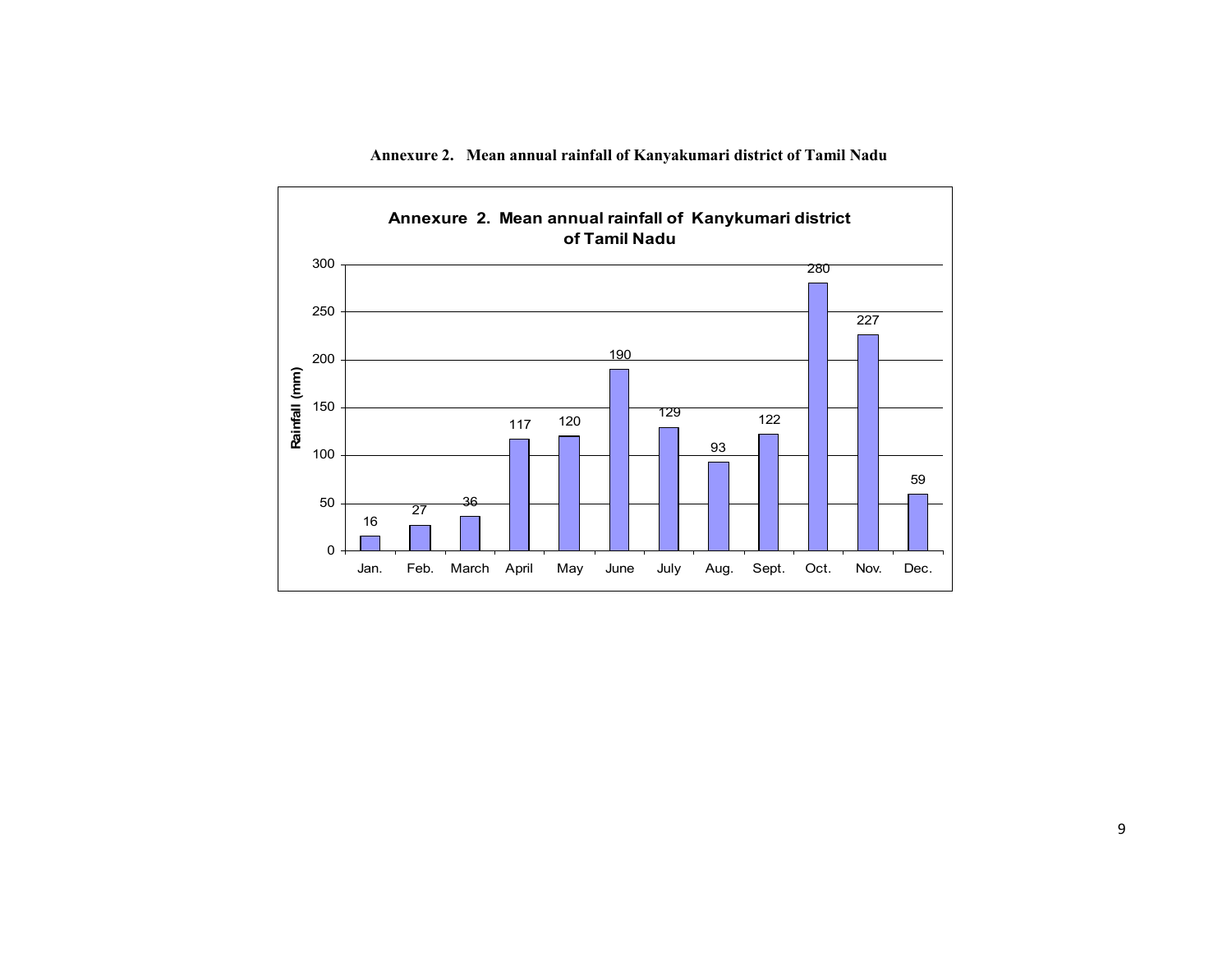#### Annexure 3. Soil map of Kanyakumari district of Tamil Nadu

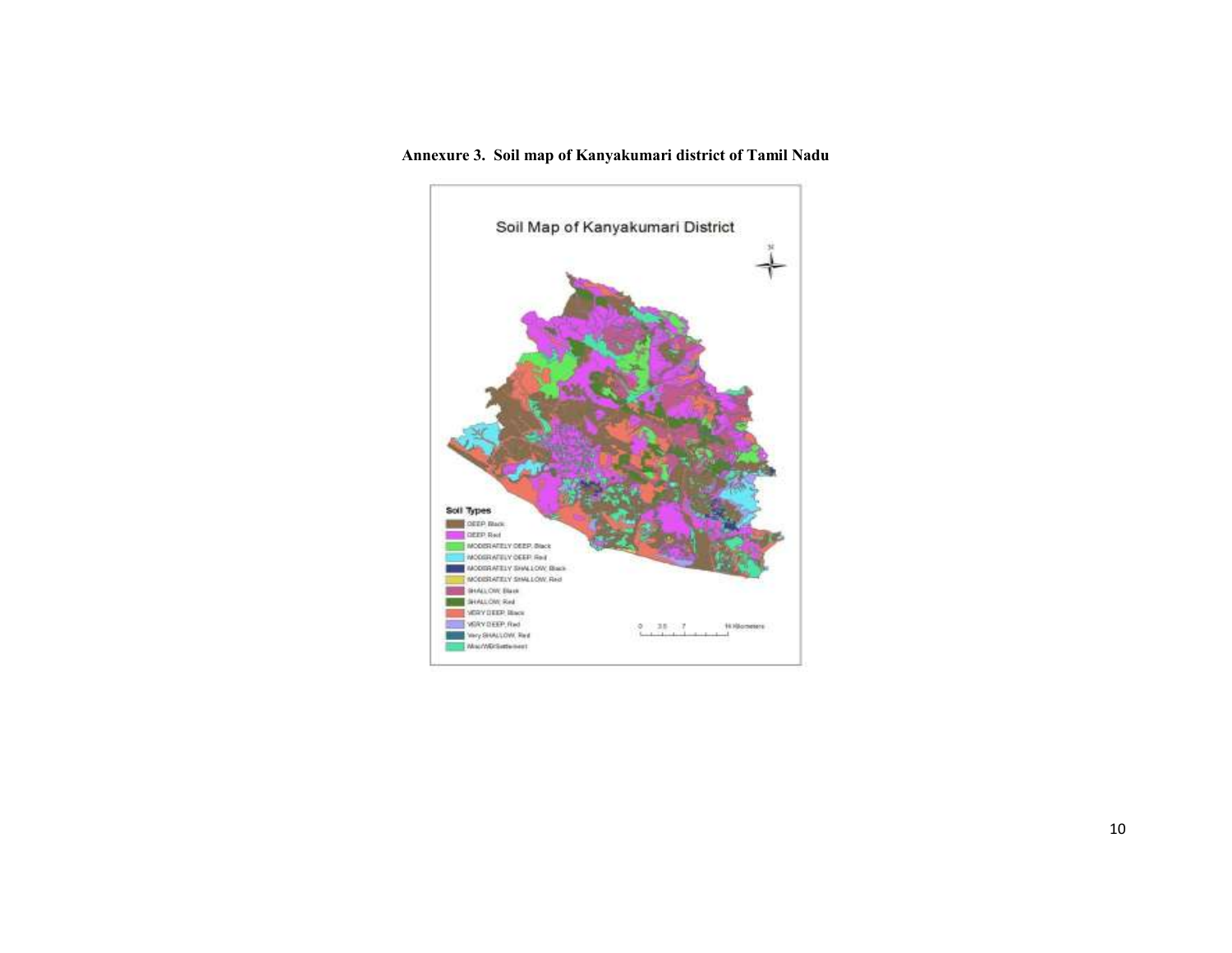#### 2.0 Strategies for weather related contingencies

#### 2.1 Drought

#### 2.1.1 Rainfed situation

| <b>Condition</b>    |                      |                      | <b>Suggested Contingency measures</b> |                                         |                   |  |
|---------------------|----------------------|----------------------|---------------------------------------|-----------------------------------------|-------------------|--|
| <b>Early season</b> | <b>Major Farming</b> | <b>Normal</b>        | Change in                             | <b>Agronomic measures</b>               | <b>Remarks</b> on |  |
| drought (delayed    | situation            | Crop/cropping system | crop/cropping system                  |                                         | Implementation    |  |
| onset)              |                      |                      |                                       |                                         |                   |  |
| Delay by 2 weeks    | <b>Black soils</b>   | Banana               | No change                             | . Postponement of the                   |                   |  |
| June $3rd$ week     |                      |                      |                                       | planting season                         |                   |  |
|                     |                      |                      |                                       |                                         |                   |  |
|                     |                      |                      |                                       | 2. Strengthening the field bund for in- |                   |  |
|                     |                      |                      |                                       | situ moisture conservation.             |                   |  |
|                     |                      |                      |                                       |                                         |                   |  |
|                     |                      |                      |                                       | of biofertilizers<br>3. Use<br>$Viz$ .  |                   |  |
|                     |                      |                      |                                       | Azospirillum or Phosphobacteria @       |                   |  |
|                     |                      |                      |                                       | 10 packets / ha along with 25 kg of     |                   |  |
|                     |                      |                      |                                       | soil or FYM                             |                   |  |
|                     | Red soils            | Tapioca + pulses     |                                       | 1. Postponement of the planting season  |                   |  |
|                     |                      | (April-Dec.)         |                                       |                                         |                   |  |
|                     |                      |                      |                                       | 2. Pretreatment of the setts with       |                   |  |
|                     |                      |                      |                                       | Potassium                               |                   |  |
|                     |                      |                      |                                       | chloride $\omega$ 5 g/lit of water      |                   |  |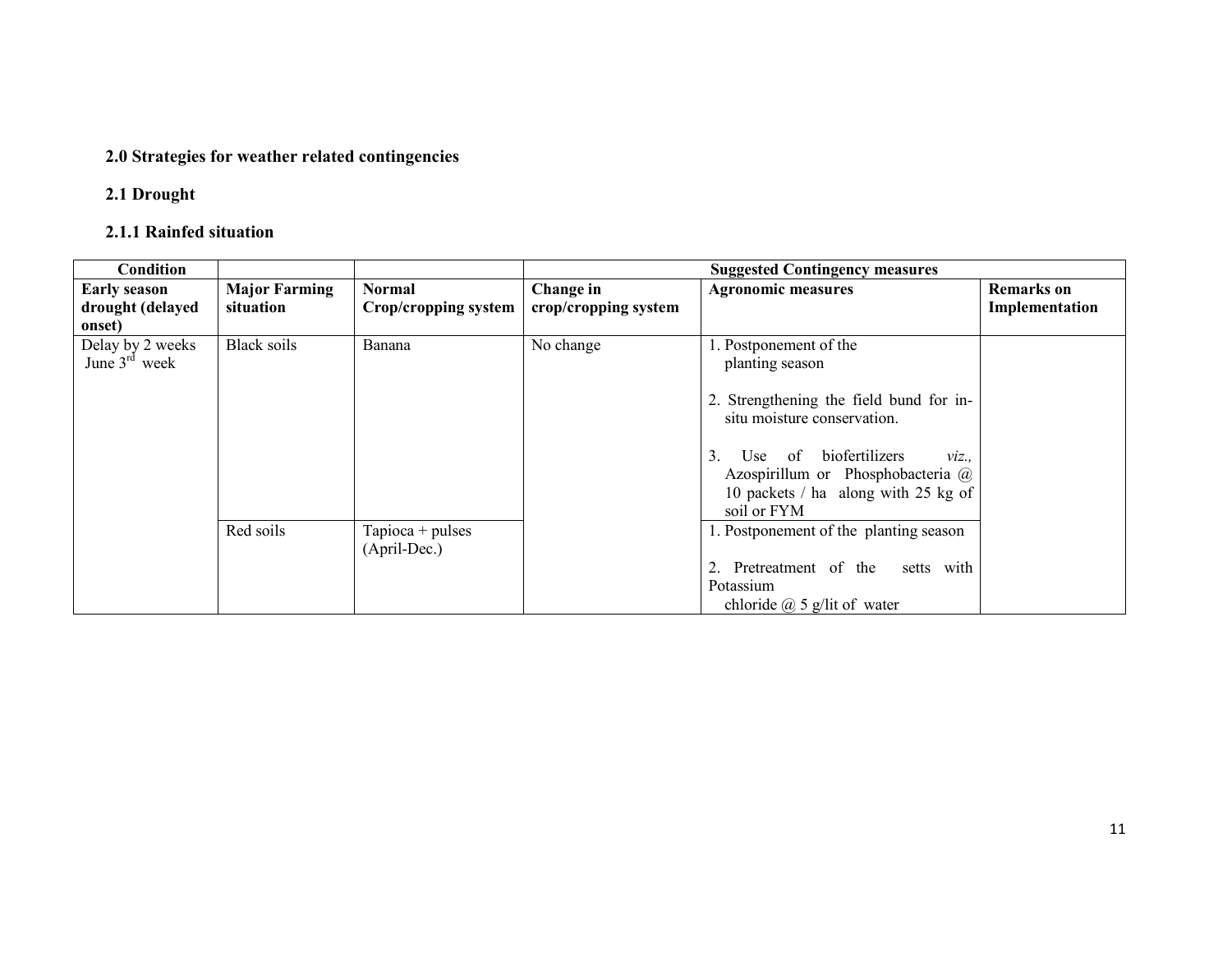| <b>Condition</b>                                  |                                   |                                       |                                                                  | <b>Suggested Contingency measures</b>                                                                                                                                                                                                                    |                                     |
|---------------------------------------------------|-----------------------------------|---------------------------------------|------------------------------------------------------------------|----------------------------------------------------------------------------------------------------------------------------------------------------------------------------------------------------------------------------------------------------------|-------------------------------------|
| <b>Early season</b><br>drought (delayed<br>onset) | <b>Major Farming</b><br>situation | <b>Normal</b><br>Crop/cropping system | Change in<br>crop/cropping system                                | <b>Agronomic measures</b>                                                                                                                                                                                                                                | <b>Remarks</b> on<br>Implementation |
| Delay by 4 weeks<br>July $1st$ week               | Black soil                        | Banana                                | Banana<br>Rasakathali, Poovan,<br>Nendhran, Matti,<br>Red Banana | 1. Postponement of the<br>planting season<br>2. Strengthening the field bund for in-<br>situ moisture conservation.<br>3.<br>Use of biofertilizers<br>$Viz$ .<br>Azospirillum or Phosphobacteria @<br>10 packets / ha along with 25 kg of<br>soil or FYM |                                     |
|                                                   | Red soil                          | Tapioca + pulses<br>(April-Dec.)      | Tapioca<br>CO 3 and CO TP 4                                      | 1. Postponement of the planting season<br>2. Pretreatment of the setts with<br>Potassium chloride $\omega$ 5 g/lit of water                                                                                                                              |                                     |

| <b>Condition</b>                                  |                                   |                                       | <b>Suggested Contingency measures</b>                                 |                                                                                                                                                                                                                                                                           |                                     |
|---------------------------------------------------|-----------------------------------|---------------------------------------|-----------------------------------------------------------------------|---------------------------------------------------------------------------------------------------------------------------------------------------------------------------------------------------------------------------------------------------------------------------|-------------------------------------|
| <b>Early season</b><br>drought (delayed<br>onset) | <b>Major Farming</b><br>situation | <b>Normal</b><br>Crop/cropping system | Change in<br>crop/cropping system                                     | <b>Agronomic measures</b>                                                                                                                                                                                                                                                 | <b>Remarks</b> on<br>Implementation |
| Delay by 6 weeks<br>July $3^{\text{rd}}$ week     | Black soil                        | Banana                                | Banana<br>Rasthakali,<br>Poovan.<br>Nendhran,<br>Matti,<br>Red Banana | 1. Postponement of th planting season<br>2. Strengthening the field bund for in-<br>situ moisture conservation.<br>Use of biofertilizers<br>$\mathcal{V}$ <i>iz.</i> ,<br>3.<br>Azospirillum or Phosphobacteria @<br>10 packets $/$ ha along with 25 kg of<br>soil or FYM |                                     |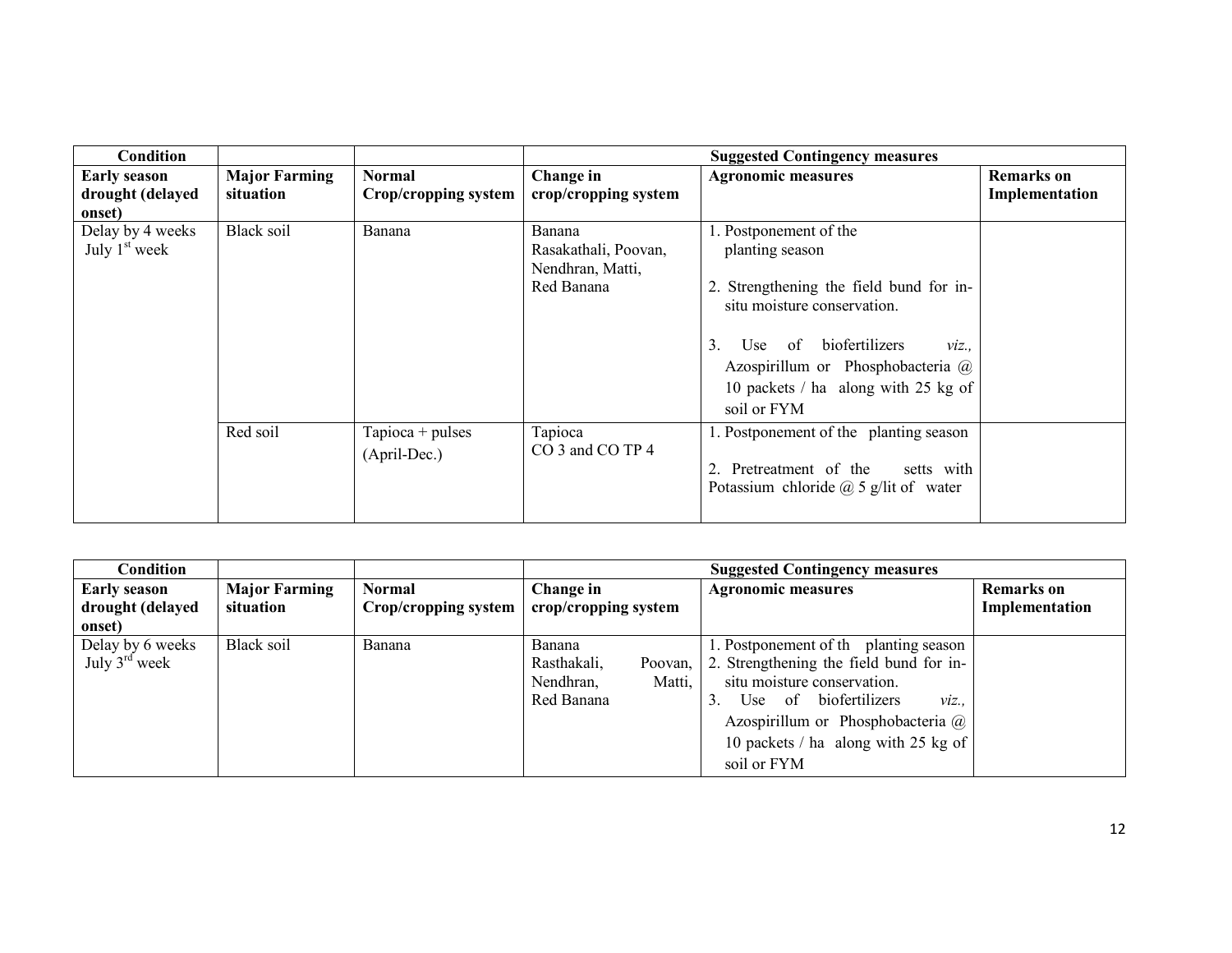| Condition                               |                                   |                                       | <b>Suggested Contingency measures</b>                          |                                                                                                                                      |                                     |
|-----------------------------------------|-----------------------------------|---------------------------------------|----------------------------------------------------------------|--------------------------------------------------------------------------------------------------------------------------------------|-------------------------------------|
| <b>Early season</b><br>drought (delayed | <b>Major Farming</b><br>situation | <b>Normal</b><br>Crop/cropping system | Change in<br><b>Agronomic measures</b><br>crop/cropping system |                                                                                                                                      | <b>Remarks</b> on<br>Implementation |
| onset)                                  |                                   |                                       |                                                                |                                                                                                                                      |                                     |
|                                         | Red soil                          | $Tapioca + pulses$<br>(April-Dec.)    | Tapioca (Sep - Mar)<br>CO 3 and CO TP 4                        | 1. Postponement of the<br>planting<br>season<br>2. Pretreatment of the setts with<br>Potassium chloride $\omega$ 5 g/lit of<br>water |                                     |

| Condition                                         |                                   |                                       | <b>Suggested Contingency measures</b> |                                                                                                                                                                                                                                                 |                                     |
|---------------------------------------------------|-----------------------------------|---------------------------------------|---------------------------------------|-------------------------------------------------------------------------------------------------------------------------------------------------------------------------------------------------------------------------------------------------|-------------------------------------|
| <b>Early season</b><br>drought (delayed<br>onset) | <b>Major Farming</b><br>situation | <b>Normal</b><br>Crop/cropping system | Change in<br>crop/cropping system     | <b>Agronomic measures</b>                                                                                                                                                                                                                       | <b>Remarks</b> on<br>Implementation |
| Delay by 8 weeks<br>August $1st$ week             | <b>Black soil</b>                 | Banana                                |                                       | 1. Postponement of the planting season<br>2. Strengthening the field bund for in-<br>situ moisture conservation.<br>3. Use of biofertilizers<br>viz.<br>Azospirillum or Phosphobacteria @<br>10 packets / ha along with 25 kg of<br>soil or FYM |                                     |
|                                                   | Red soil                          | $Tapioca + pulses$<br>(April-Dec.)    |                                       | 1. Postponement of the planting season<br>2. Pretreatment of the setts with<br>Potassium chloride $\omega$ 5 g/lit of water                                                                                                                     |                                     |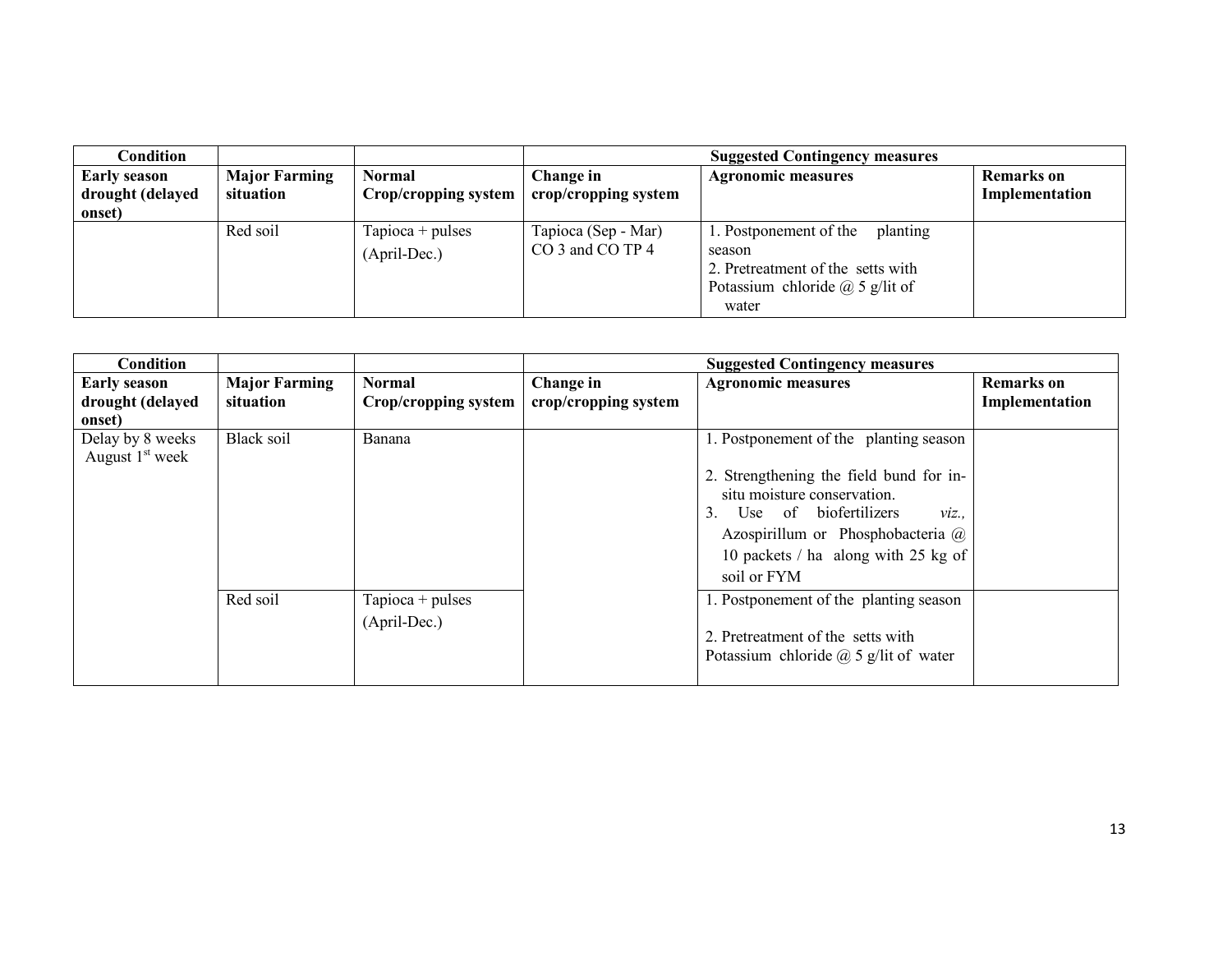# 2.1.2 Irrigated situation: NA

# 2.2 Unusual rains (untimely, unseasonal etc) (for both rainfed and irrigated situations): NA

# 2.3 Floods

| <b>Condition</b>                               | <b>Suggested contingency measure</b>                                                                                      |                                                                                                                                                                                                                                                                                                                                                      |                                                                                        |                                                                                                                                                                                                                                                                                                                                   |  |
|------------------------------------------------|---------------------------------------------------------------------------------------------------------------------------|------------------------------------------------------------------------------------------------------------------------------------------------------------------------------------------------------------------------------------------------------------------------------------------------------------------------------------------------------|----------------------------------------------------------------------------------------|-----------------------------------------------------------------------------------------------------------------------------------------------------------------------------------------------------------------------------------------------------------------------------------------------------------------------------------|--|
| Transient water logging/<br>partial inundation | Seedling / nursery stage                                                                                                  | <b>Vegetative stage</b>                                                                                                                                                                                                                                                                                                                              | <b>Reproductive stage</b>                                                              | At harvest                                                                                                                                                                                                                                                                                                                        |  |
| Paddy                                          | Foliar<br>of<br>spraying<br>Pseudomonas fluorescens<br>2. Foliar spraying of DAP<br>Strengthening of field<br>3.<br>bunds | 1. Providing adequate<br>drainage<br>for draining excessive stagnating<br>water around the root system.<br>2. Strengthening of field bunds<br>3. Increase the dose of potash<br>during $2nd$ top dressing<br>4. Foliar spraying of DAP and urea<br>5. Foliar spraying of Pseudomonas<br>fluorescens<br>6. Foliar spraying of systemic<br>insecticide | During rainy season<br>drain excess water<br>2. Strengthening of field<br>bunds        | 1. Drain the water from the<br>field<br>2. Immediately after the<br>standing water column<br>recedes,<br>combine<br>harvesters can be used<br>for rapid<br>harvesting of<br>the crop.<br>3. The harvested grain may<br>be mixed with common<br>salt and the produce may<br>sun dried at the<br><b>be</b><br>earliest opportunity. |  |
| Horticulture                                   |                                                                                                                           |                                                                                                                                                                                                                                                                                                                                                      |                                                                                        |                                                                                                                                                                                                                                                                                                                                   |  |
| Banana                                         | 1. During rainy season drain<br>excess water                                                                              | 1. Trench system of cultivation:<br>Form trenches in between<br>alternate rows and cross trenches<br>at every $5th$ row<br>2. Foliar spray of 0.3 % Boric acid<br>$+0.5\%$ ZnSO4 + 0.5 % FeSO4<br>$+1.0\%$ urea during critical<br>stages of the stress.                                                                                             | 1. During rainy season drain<br>excess water<br>2. Periodical deepening of<br>trenches | . During rainy season drain<br>excess water<br>2. Periodical deepening of<br>trenches                                                                                                                                                                                                                                             |  |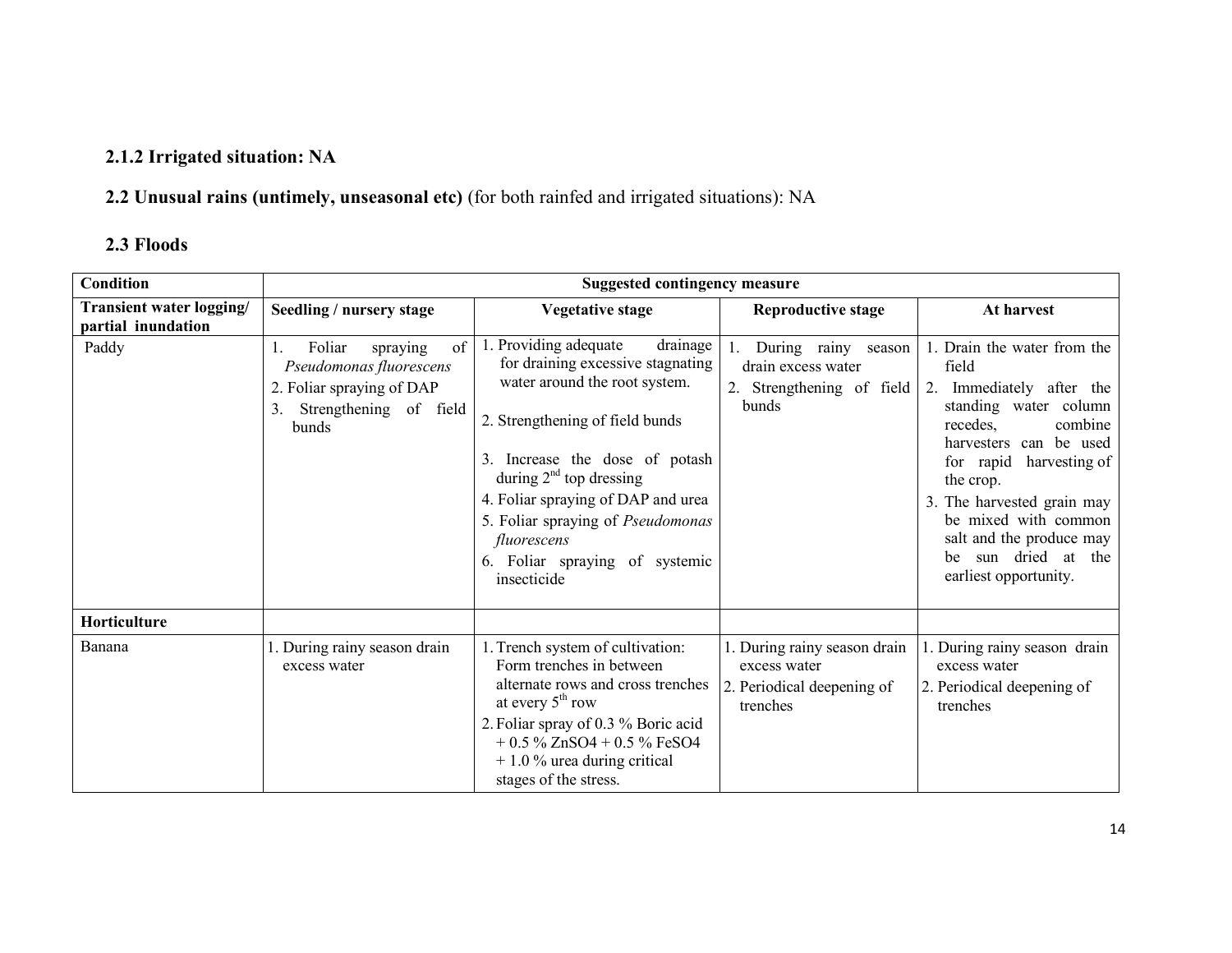| Tapioca                                        |                                                                                                  | Foliar spray of $2\%$ DAP +<br>1% KCl (MOP)                                                                                                                                                                                                                                                                                           | Providing<br>adequate<br>drainage for draining<br>stagnating<br>excessive<br>water around the root<br>system | Drain the water from the<br>field                                                                                                                                                          |
|------------------------------------------------|--------------------------------------------------------------------------------------------------|---------------------------------------------------------------------------------------------------------------------------------------------------------------------------------------------------------------------------------------------------------------------------------------------------------------------------------------|--------------------------------------------------------------------------------------------------------------|--------------------------------------------------------------------------------------------------------------------------------------------------------------------------------------------|
| Flower crops                                   | Delay the transplanting                                                                          | Retransplanting<br>of<br>in<br>seedlings/planting materials<br>damaged fields<br>2. Foliar spray of growth retardant<br>of 500 ppm cycocel for arresting<br>apical dominance and thereby<br>promoting growth of laterals<br>Drenching with<br>systemic<br>3 <sub>1</sub><br>fungicides<br>4. Foliar spraying of contact<br>fungicides | Nipping terminal buds<br>for arresting apical<br>dominance<br>and<br>to<br>promote the laterals              | $\overline{a}$                                                                                                                                                                             |
| Ocimum                                         | Delay the transplanting                                                                          | 1. Retransplanting of seedlings in<br>damaged fields<br>2. Foliar spraying of DAP and urea                                                                                                                                                                                                                                            |                                                                                                              |                                                                                                                                                                                            |
| Continuous submergence<br>for more than 2 days |                                                                                                  |                                                                                                                                                                                                                                                                                                                                       |                                                                                                              |                                                                                                                                                                                            |
| Paddy                                          | Foliar<br>of<br>spraying<br>$\mathbf{L}$<br>Pseudomonas fluorescens<br>2. Foliar spraying of DAP | 1. Drain the excess water<br>2. Foliar spraying of DAP and urea<br>3. Foliar spraying of Pseudomonas<br>fluorescens<br>4. Foliar spraying of systemic<br>insecticide                                                                                                                                                                  | During rainy season<br>drain excess water<br>2. Strengthening of field<br>bunds                              | 1. During rainy season drain<br>excess water<br>2. Immediately after the<br>standing water column<br>recedes,<br>combine<br>harvesters can be used for<br>rapid harvesting of the<br>crop. |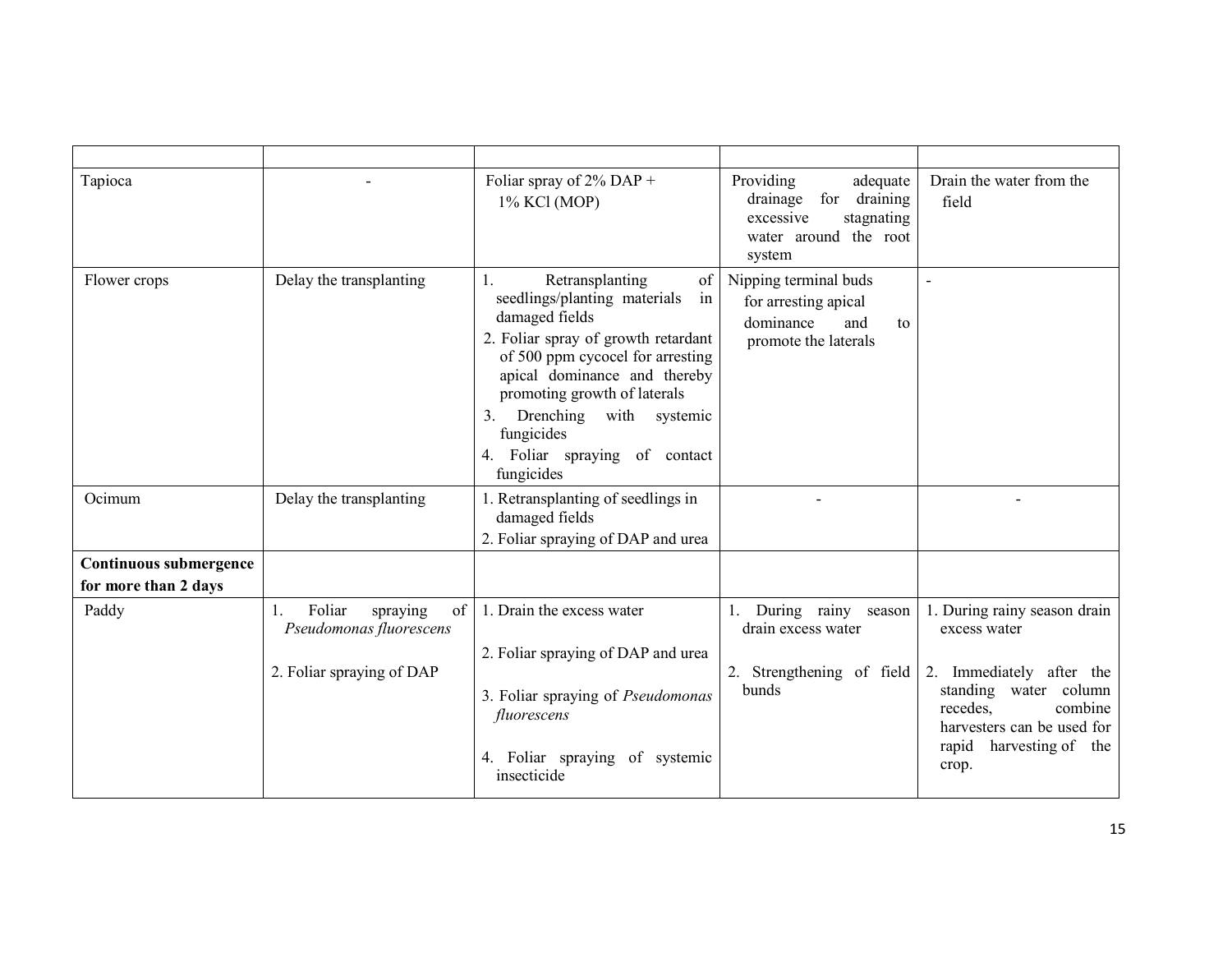|                     |                                                                                                                  |                                                                                                                                                                                      |                                                                                                                                                                                          | 3. The harvested grain may<br>be mixed with common<br>salt and the produce may<br>be sun dried at the earliest<br>opportunity. |
|---------------------|------------------------------------------------------------------------------------------------------------------|--------------------------------------------------------------------------------------------------------------------------------------------------------------------------------------|------------------------------------------------------------------------------------------------------------------------------------------------------------------------------------------|--------------------------------------------------------------------------------------------------------------------------------|
| <b>Horticulture</b> |                                                                                                                  |                                                                                                                                                                                      |                                                                                                                                                                                          |                                                                                                                                |
| Banana              | Providing<br>adequate<br>for<br>draining<br>drainage<br>excessive stagnating<br>water<br>around the root system. | Foliar spray of 0.3 % Boric acid +<br>$0.5\%$ ZnSO4 + 0.5 % FeSO4 + 1.0<br>% urea during critical stages of the<br>stress.                                                           | Draining the excess water<br>from the field                                                                                                                                              | Draining the water<br>from the trenches and<br>from the field                                                                  |
| Tapioca             |                                                                                                                  | Foliar spray of $2\%$ DAP + $1\%$<br>KCl (MOP                                                                                                                                        | Providing<br>adequate<br>for draining<br>drainage<br>excessive<br>stagnating<br>water around the root<br>system                                                                          | Drain the water from the<br>field                                                                                              |
| Flower crops        | Delay the transplanting                                                                                          | Retransplanting<br>of<br>1.<br>seedlings/planting materials<br>in<br>damaged fields<br>Drenching<br>with systemic<br>2.<br>fungicides<br>3. Foliar spraying of contact<br>fungicides | 1. Foliar spray of $0.3\%$<br>Boric acid + $0.5\%$<br>$ZnSO4 + 0.5 \% FeSO4$<br>$+1.0\%$ urea<br>2. Drenching with systemic<br>fungicides<br>3. Foliar spraying of contact<br>fungicides | Remove the excess water<br>from the flowers by pat<br>drying after harvest                                                     |
| Ocimum              | Delay the transplanting                                                                                          | 1. Retransplanting of seedlings in<br>damaged fields<br>2. Foliar spraying of DAP and urea                                                                                           |                                                                                                                                                                                          | Remove the excess water<br>from the leaves by pat<br>drying after harvest                                                      |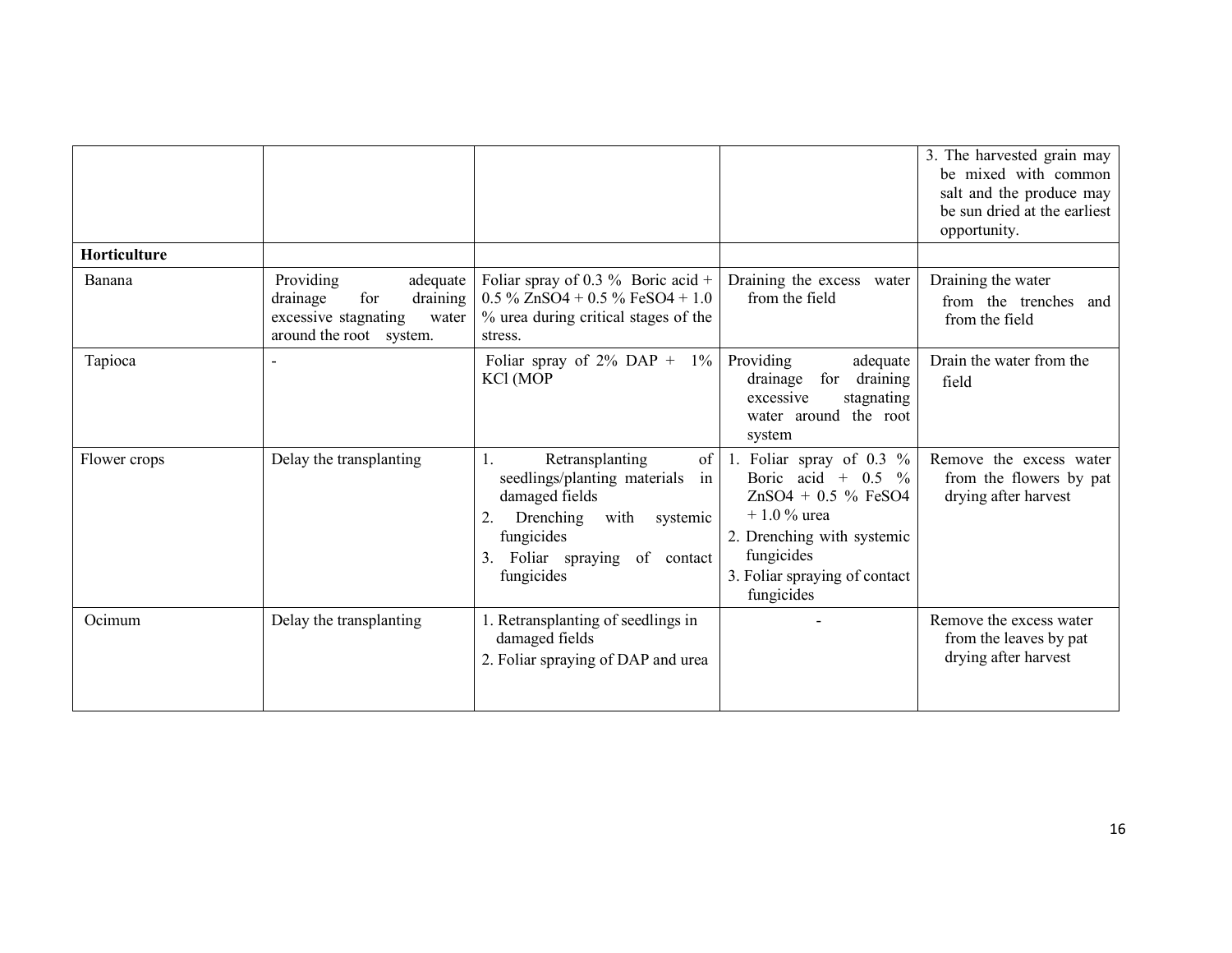### 2.4 Extreme events:

| <b>Extreme event type</b> | <b>Suggested contingency measure</b>   |                         |                           |                          |  |  |
|---------------------------|----------------------------------------|-------------------------|---------------------------|--------------------------|--|--|
|                           | Seedling / nursery stage               | <b>Vegetative stage</b> | <b>Reproductive stage</b> | At harvest               |  |  |
|                           |                                        |                         |                           |                          |  |  |
| <b>Heavy wind</b>         |                                        |                         |                           |                          |  |  |
| Paddy                     | Postponement of the<br>planting season |                         |                           | $\overline{\phantom{0}}$ |  |  |
| Horticulture              |                                        |                         |                           |                          |  |  |
| Banana                    |                                        |                         | Staking the plants        | Staking the plants       |  |  |
| Tapioca                   |                                        |                         |                           | -                        |  |  |
| Flower crops              |                                        |                         |                           | -                        |  |  |
| Ocimum                    | $\overline{\phantom{0}}$               |                         |                           | $\blacksquare$           |  |  |

#### 2.5Contingent strategies for Livestock, Poultry & Fisheries

### 2.5.1 Livestock

|                              | <b>Suggested contingency measures</b>             |                                       |                               |  |
|------------------------------|---------------------------------------------------|---------------------------------------|-------------------------------|--|
|                              | <b>Before the event</b>                           | During the event                      | After the event               |  |
| <b>Drought</b>               | <b>MILD</b>                                       |                                       |                               |  |
| Feed and fodder availability | 1. Training and motivation of SHG for cultivation | . Awareness to be created among the   | Immediate steps to be taken   |  |
|                              | of fodder.                                        | farmers where the Fodder and feed are | to cultivate fodder utilizing |  |
|                              | 2. Undertaking fodder development through SHG.    | available during the calamity.        | the maximum advantage of      |  |
|                              | 3. Etablishment of fodder banks in Government and | 2. Transportation and supply of feed  | monsoon.                      |  |
|                              | private institutions.                             | and fodder to the needy areas.        |                               |  |
|                              | 4. Storage of ingredients for the preparation of  | 3. Wastage of feed and fodder to be   |                               |  |
|                              | concentrate feed.                                 | avoided. Dry cows should not be fed   |                               |  |
|                              |                                                   | with excess feed.                     |                               |  |
| Drinking water               | . Construction of water tanks and storage of      | Farmers should be informed about      | Digging of bore wells and     |  |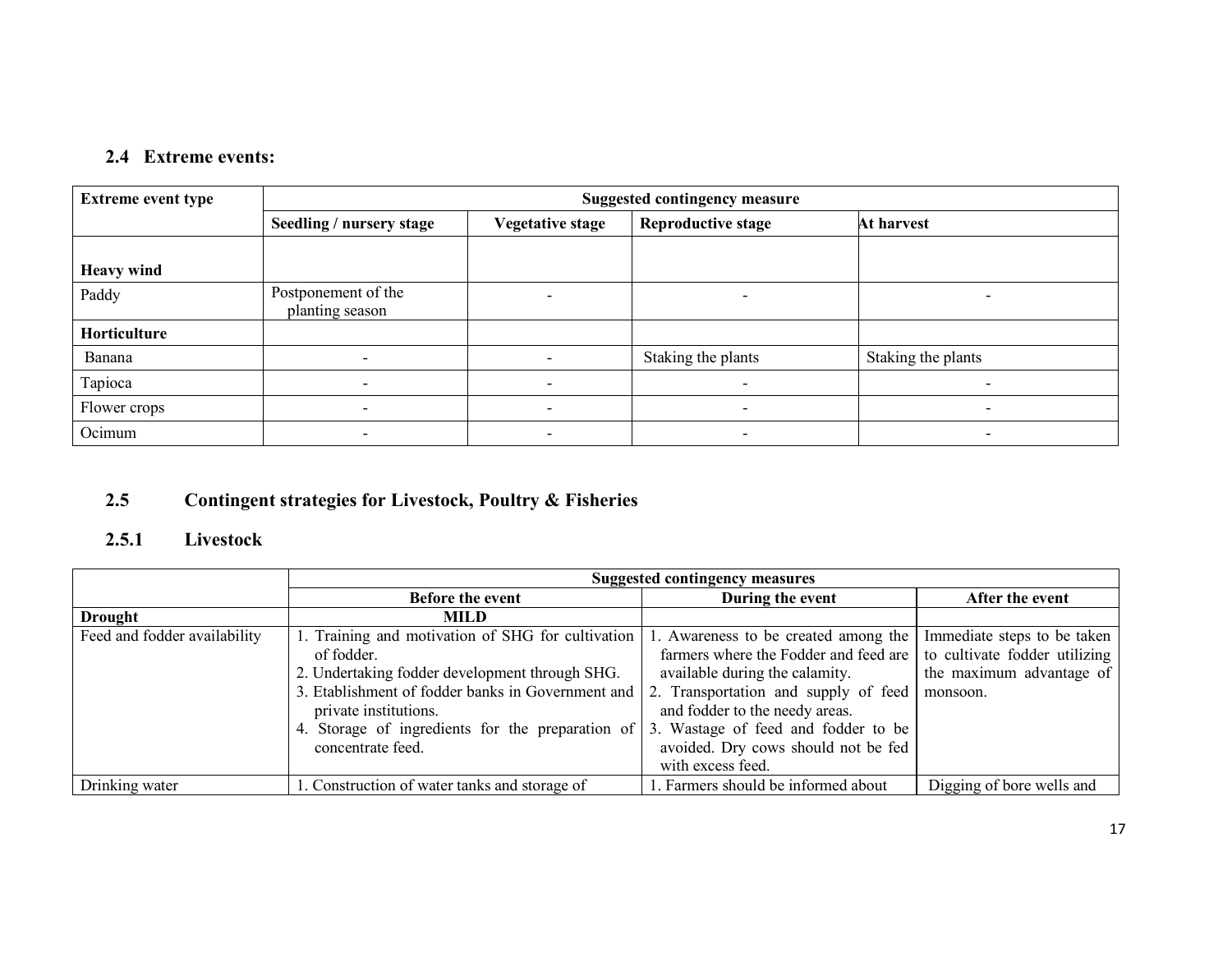|                              | potable water.                                         | the availability of potable water.        | creation of water reservoirs. |
|------------------------------|--------------------------------------------------------|-------------------------------------------|-------------------------------|
|                              | 2. Collection of particulars regarding availability of | 2. Chlorination of water for              |                               |
|                              | potable water in adverse conditions.                   | disinfection.                             |                               |
|                              |                                                        | 3. Transportation of potable water to     |                               |
|                              |                                                        | the needy areas.                          |                               |
| Health and disease           | 1. Construction and provision of animal shelters.      | 1. Transportation of animals to shelters. | Conducting<br>Animal<br>1.    |
| management                   | 2. It will be necessary to procure and stock vaccines  | 2. Conducting Vaccination campaigns.      | health camps.                 |
|                              | for diseases like FMD, PPR, HS, BQ, Anthrax and        | 3. Rapid communication, mobilization      | 2.<br>Recording<br>disease    |
|                              | ET so as to manage emergencies due to disease          | of vaccines and personnels.               | outbreak particulars<br>for   |
|                              | outbreak.Keep a stock of 20% of vaccine                | 4. Conducting animal health camps         | future reference.             |
|                              | requirement in the District.                           | 5. Mobile Veterinary services to the      |                               |
|                              |                                                        | door steps                                |                               |
| <b>Floods</b>                | <b>MILD</b>                                            |                                           |                               |
| Feed and fodder availability | 1. Training and motivation of SHG for cultivation      | 1. Awareness to be created among the      | Immediate steps to be taken   |
|                              | of fodder.                                             | farmers where the Fodder and feed         | to cultivate fodder utilizing |
|                              | 2. Undertaking fodder development through SHG.         | are available during the calamity.        | the maximum advantage of      |
|                              | 3. Establishment of fodder banks in Government         | 2. Transportation and supply of feed      | monsoon.                      |
|                              | and private institutions.                              | and fodder to the needy areas.            |                               |
|                              | 4. Storage of ingredients for the preparation of       | 3. Wastage of feed and fodder to be       |                               |
|                              | concentrate feed.                                      | avoided. Dry cows should not be fed       |                               |
|                              |                                                        | with excess feed.                         |                               |
| Drinking water               | 1. Construction of water tanks and deepening of        | 1. Chlorination of water for              | Utilization of excess water   |
|                              | ponds.                                                 | disinfection.                             | for other purposes.           |
|                              |                                                        |                                           |                               |
| Health and disease           | 1. Construction and provision of animal shelters.      | 1. Transportation of animals to shelters. | 1.<br>Conducting<br>Animal    |
| management                   | 2.It will be necessary to procure and stock vaccines   | 2. Conducting Vaccination campaigns.      | health camps.                 |
|                              | for diseases like FMD, PPR, HS, BQ, Anthrax and ET     | 3. Rapid communication, mobilization      | 2.<br>disease<br>Recording    |
|                              | so as to manage emergencies due to disease             | of vaccines and personnels.               | outbreak particulars<br>for   |
|                              | outbreak. Keep a stock of 20% of vaccine               | 4. Conducting animal health camps         | future reference.             |
|                              | requirement in the District.                           | 5. Mobile Veterinary services to the      |                               |
|                              |                                                        | door steps                                |                               |
| Cyclone                      |                                                        |                                           |                               |
| Feed and fodder availability |                                                        |                                           |                               |
| Drinking water               |                                                        |                                           |                               |
| Health and disease           |                                                        |                                           |                               |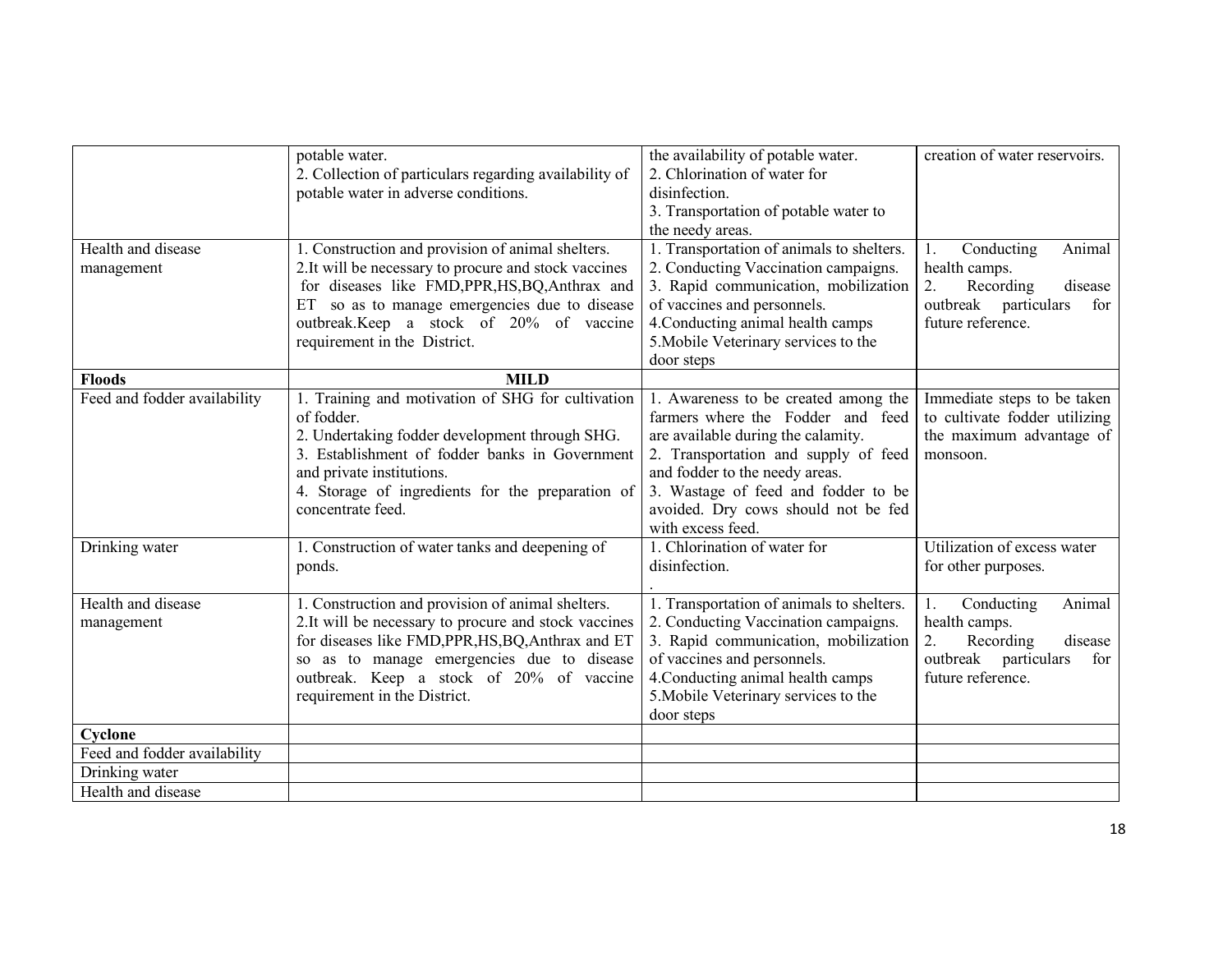| management              |  |  |
|-------------------------|--|--|
| Heat wave and cold wave |  |  |
| Shelter/environment     |  |  |
| management              |  |  |
| Health and disease      |  |  |
| management              |  |  |

### 2.5.2 Poultry

|                                  | <b>Suggested contingency measures</b>                                                                                                                                                             |                                                                                                                                                                                                                                                                                                                                                           | Convergence/linkages with<br>ongoing programs, if any |  |
|----------------------------------|---------------------------------------------------------------------------------------------------------------------------------------------------------------------------------------------------|-----------------------------------------------------------------------------------------------------------------------------------------------------------------------------------------------------------------------------------------------------------------------------------------------------------------------------------------------------------|-------------------------------------------------------|--|
|                                  | <b>Before the event</b>                                                                                                                                                                           | During the event                                                                                                                                                                                                                                                                                                                                          | After the event                                       |  |
|                                  |                                                                                                                                                                                                   |                                                                                                                                                                                                                                                                                                                                                           |                                                       |  |
| <b>Drought</b>                   | <b>MILD</b>                                                                                                                                                                                       |                                                                                                                                                                                                                                                                                                                                                           |                                                       |  |
| Shortage of feed ingredients     | Procurement and storage of<br>feed ingredients                                                                                                                                                    | Nutritional supplementation of<br>poultry                                                                                                                                                                                                                                                                                                                 | Nutritional supplementation of<br>poultry             |  |
| Drinking water                   | Arrangements for<br>ample<br>potable drinking water to<br>meet to the ensuing draught<br>situation                                                                                                | 1. Supply of cool potable<br>water to poultry<br>2. Water sanitation                                                                                                                                                                                                                                                                                      | Creation if water reservoirs.                         |  |
| Health and disease<br>management | Vaccination<br>against<br>Ranikhet disease<br>2. Deworming of poultry<br>3. Provision of foggers and<br>sprinklers to reduce heat<br>load<br>of<br>Supplementation<br>4.<br>vitamins and minerals | 1. Prevention and control<br>-of<br>Coccidiosis in poultry<br>2. Summer management of<br>poultry- use of foggers and<br>sprinklers<br>3. Continuous supply of cool<br>potable water<br>Supplementation<br>of<br>4.<br>vitamins and minerals<br>5. Feeding during cooler parts<br>of the day<br>Mixing water in<br>the<br>6.<br>concentrate<br>mash<br>and | Nutritional supplementation of<br>poultry             |  |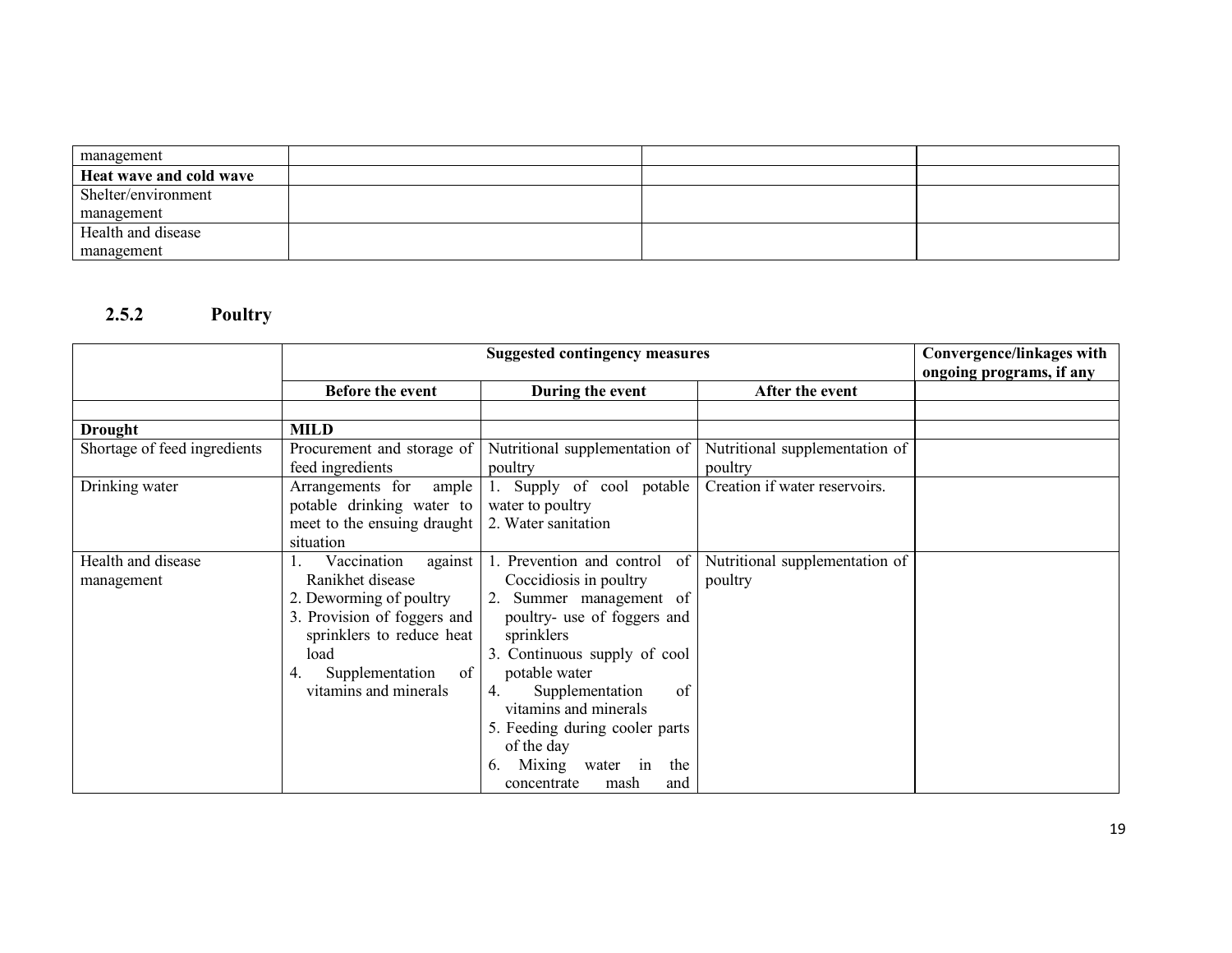|                              |                             | feeding                        |                                |  |
|------------------------------|-----------------------------|--------------------------------|--------------------------------|--|
| <b>Floods</b>                |                             |                                |                                |  |
| Shortage of feed ingredients | Procurement and storage of  | Nutritional supplementation of | Nutritional supplementation    |  |
|                              | feed ingredients            | poultry                        | of poultry                     |  |
| Drinking water               | Construction of water tanks | Water sanitation               | Creation if water reservoirs.  |  |
|                              | and deepening of ponds      |                                |                                |  |
| Health and disease           | against<br>Vaccination      | 1. Prevention and control of   | Nutritional supplementation of |  |
| management                   | Ranikhet disease            | Coccidiosis in poultry         | poultry                        |  |
|                              | 2. Deworming of poultry     | 2. Covering the sides of the   |                                |  |
|                              | Supplementation<br>of<br>3. | sheds with polythene sheets    |                                |  |
|                              | vitamins and minerals       | rain water<br>prevent<br>to    |                                |  |
|                              |                             | entering into the shed.        |                                |  |
|                              |                             |                                |                                |  |
| Cyclone                      |                             |                                |                                |  |
| Shortage of feed ingredients |                             |                                |                                |  |
| Drinking water               |                             |                                |                                |  |
| Health and disease           |                             |                                |                                |  |
| management                   |                             |                                |                                |  |
| Heat wave and cold wave      |                             |                                |                                |  |
| Shelter/environment          |                             |                                |                                |  |
| management                   |                             |                                |                                |  |
| Health and disease           |                             |                                |                                |  |
| management                   |                             |                                |                                |  |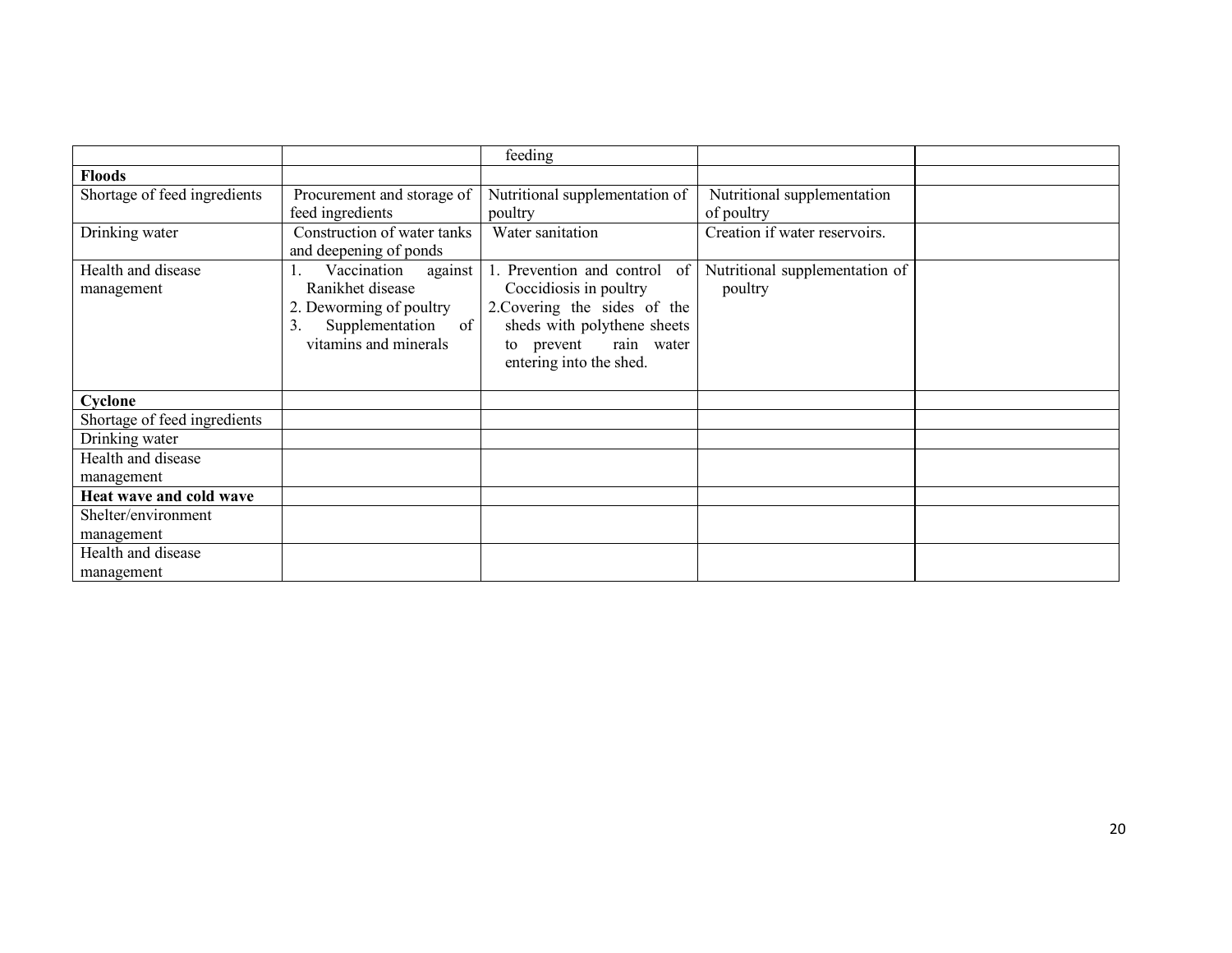#### 2.5.3 Fisheries/ Aquaculture

|                                                                               | <b>Suggested contingency measures</b>                    |                                                                                                                              |                                                                                         |  |
|-------------------------------------------------------------------------------|----------------------------------------------------------|------------------------------------------------------------------------------------------------------------------------------|-----------------------------------------------------------------------------------------|--|
|                                                                               | <b>Before the event</b>                                  | During the event                                                                                                             | After the event                                                                         |  |
| 1) Drought                                                                    |                                                          |                                                                                                                              |                                                                                         |  |
| A. Capture                                                                    |                                                          |                                                                                                                              |                                                                                         |  |
| Marine                                                                        | Providing suitable for fishermen (shore<br>seine)        | Alternate employment for fishermen like<br>preparation of value added fishery products and<br>coastal aquaculture practices. | Train the fishermen in hygienic handling of<br>fishes, fish preservation and marketing. |  |
| Inland                                                                        |                                                          |                                                                                                                              |                                                                                         |  |
| (i) Shallow water<br>depth due to<br>insufficient<br>rains/inflow             | Nursery rearing of fish seeds.                           | Improving fish capture methods.                                                                                              | Stocking of fish seeds in tanks and ponds.                                              |  |
| (ii) Changes in water                                                         | Assessment of water quality                              | Analysis of environmental parameters for the                                                                                 | Assessment of water quality parameters.                                                 |  |
| quality                                                                       | parameters and plankton productivity.                    | presence of algal blooms.                                                                                                    |                                                                                         |  |
| <b>B.</b> Aquaculture                                                         |                                                          |                                                                                                                              |                                                                                         |  |
| (i) Shallow water in<br>ponds due to<br>insufficient<br>rains/inflow          | Desilting the tanks and ponds                            | Growing and harvesting of fishes.                                                                                            | Stocking of fishes in ponds and tanks after<br>fertilization.                           |  |
| (ii) Impact of salt load<br>build up in ponds /<br>change in water<br>quality | Assessment of water hardness.                            | Assessing the water hardness due to salt<br>incursion.                                                                       | Assessment of water hardness.                                                           |  |
| (iii) Any other                                                               |                                                          |                                                                                                                              |                                                                                         |  |
| 2) Floods                                                                     |                                                          |                                                                                                                              |                                                                                         |  |
| A. Capture                                                                    |                                                          |                                                                                                                              |                                                                                         |  |
| Marine                                                                        | Encouraging and enhancing offshore<br>fishing practices. | Encouraging offshore fish capture methods.                                                                                   | Enhancing shore seine operation and coastal<br>fishing.                                 |  |
| Inland                                                                        |                                                          |                                                                                                                              |                                                                                         |  |
| (i) Average<br>compensation paid<br>due to loss of human                      | Not applicable                                           | Not applicable                                                                                                               | Not applicable                                                                          |  |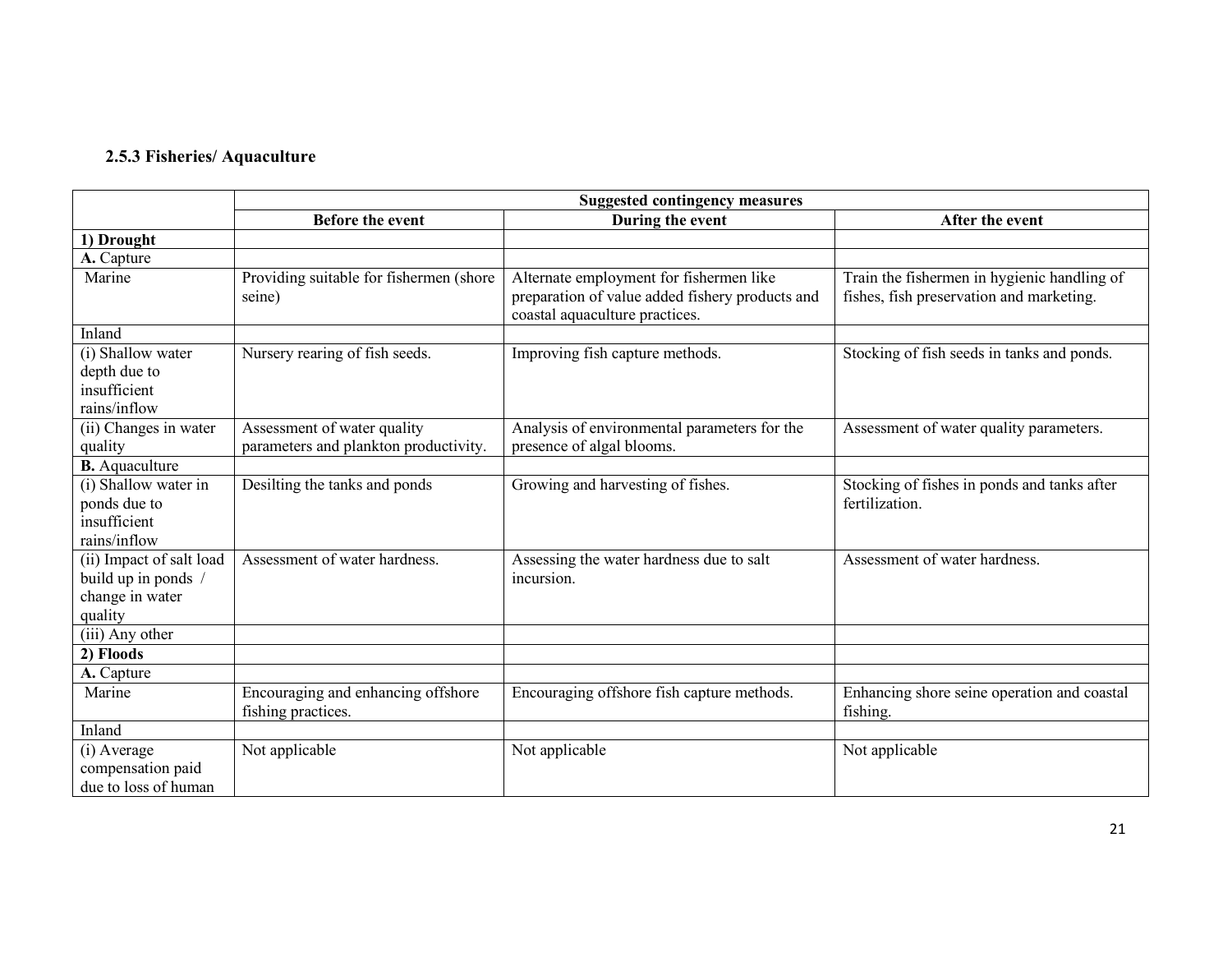| life                              |                                               |                                                 |                                               |
|-----------------------------------|-----------------------------------------------|-------------------------------------------------|-----------------------------------------------|
| $(ii)$ No. of boats /             | Providing subsidy for repairing boats         | Providing subsidy for rectifying the damages.   | Providing subsidy for rectifying the damages. |
| nets/damaged                      | and nets.                                     |                                                 |                                               |
| (iii) No.of houses                | Repairing the damaged houses.                 | Moving the fish farmers to safer places.        | Repairing the damaged houses.                 |
| damaged                           |                                               |                                                 |                                               |
| (iv) Loss of stock                | Assessment of fish stock before the<br>event. | Providing assistance to prevent loss of stocks. | Restocking of aquaculture ponds and tanks.    |
| $\overline{(v)}$ Changes in water | Open the tanks and ponds for                  | Observing water quality parameters.             | Analysing the water quality parameters.       |
| quality                           | irrigation. Drying the tanks and ponds.       |                                                 |                                               |
| $(vi)$ Health and                 | Microbial analysis of water.                  | Microbial analysis of water.                    | Microbial analysis of water.                  |
| diseases                          |                                               |                                                 |                                               |
| <b>B.</b> Aquaculture             |                                               |                                                 |                                               |
| (i) Inundation with               | Close the outlets with nets to prevent        | Measures to prevent escape of fishes.           | Sampling of fishes in the pond.               |
| flood water                       | the escape of fishes.                         |                                                 |                                               |
| (ii) Water                        | Monitoring the water quality.                 | Monitoring the water storage.                   | Stocking of seeds in water bodies.            |
| continuation and                  |                                               |                                                 |                                               |
| changes in water                  |                                               |                                                 |                                               |
| quality                           |                                               |                                                 |                                               |
| (iii) Health and                  | Analyse the microbes present in the           | Microbial analysis of water.                    | Analysing the presence of hazardous           |
| diseases                          | sediments.                                    |                                                 | microbes present in the water.                |
| (iv) Loss of stock and            | Sampling of fish ponds and lakes.             | Sampling of fish ponds and lakes.               | Sampling of fish ponds and lakes.             |
| inputs (feed,                     |                                               |                                                 |                                               |
| chemicals etc)                    |                                               |                                                 |                                               |
| (v) Infrastructure                | Repairing the pumps, aerators etc. used       | Safety measures of the infrastructures.         | Repairing the pumps, aerators etc. used for   |
| damage (pumps,                    | for aquaculture.                              |                                                 | aquaculture.                                  |
| aerators, huts etc)               |                                               |                                                 |                                               |
| (vi) Any other                    |                                               |                                                 |                                               |
| 3. Cyclone / Tsunami              |                                               |                                                 |                                               |
| A. Capture                        |                                               |                                                 |                                               |
| Marine                            |                                               |                                                 |                                               |
| (i) Average                       | Maintaining the cyclone shelters and          | Analyse the extent of loss of life.             | Provide compensation to the kith and kin of   |
| compensation paid                 | community halls.                              |                                                 | lost people.                                  |
| due to loss of                    |                                               |                                                 |                                               |
| fishermen lives                   |                                               |                                                 |                                               |